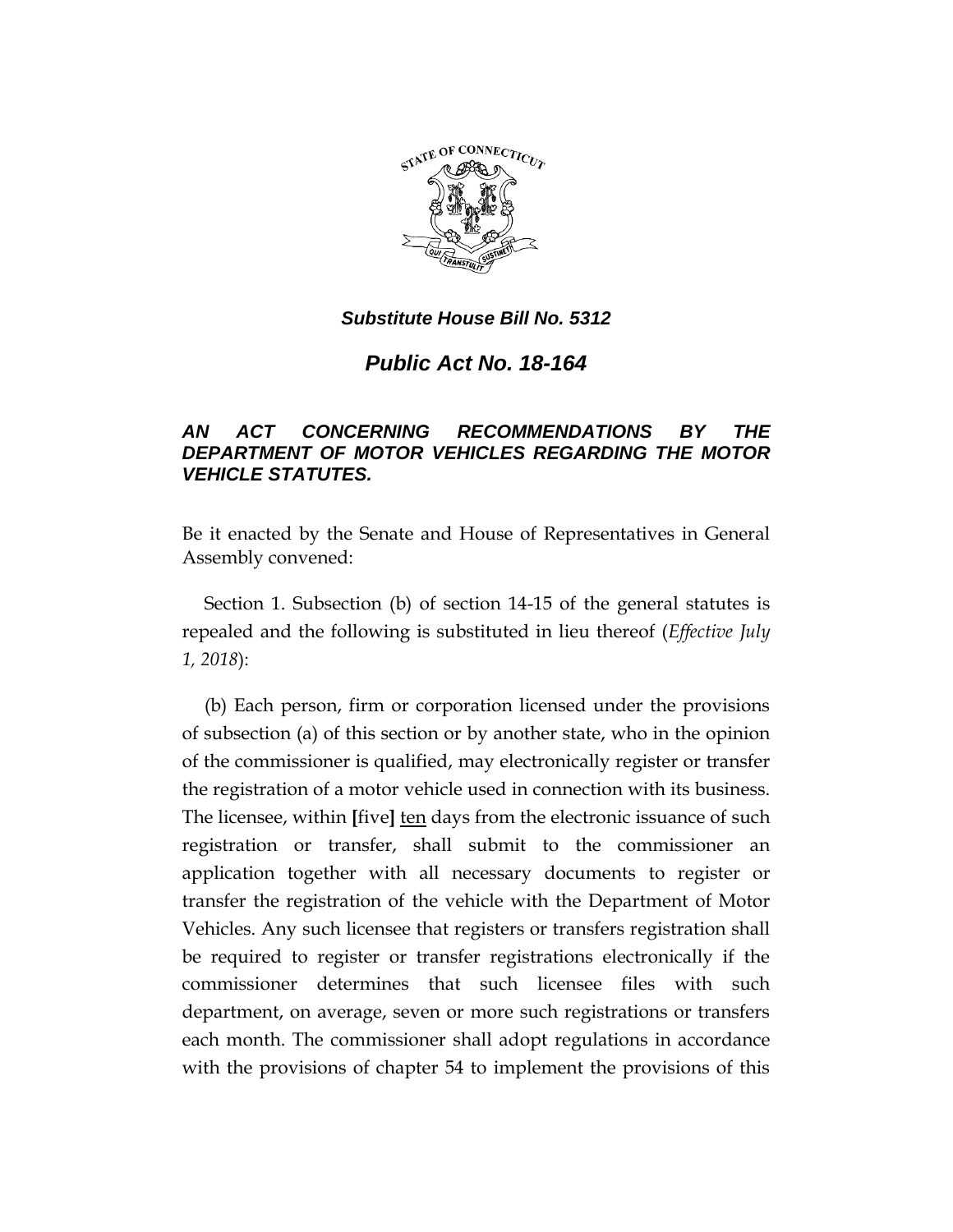subsection.

Sec. 2. Section 14-15d of the general statutes is repealed and the following is substituted in lieu thereof (*Effective July 1, 2018*):

The Commissioner of Motor Vehicles may require any person, firm or corporation, who in the opinion of the commissioner is qualified and who is engaged in the business of filing applications for the issuance of a certificate of registration or a certificate of title for motor vehicles with the Department of Motor Vehicles, to file such applications electronically if the commissioner determines that such person, firm or corporation files, on average, seven or more such applications each month. A qualified person, firm or corporation shall, within **[**five**]** ten days from the electronic issuance of such registration, submit to the commissioner an application together with all necessary documents required to register the vehicle with the department. The commissioner shall adopt regulations in accordance with the provisions of chapter 54 to implement the provisions of this section.

Sec. 3. Subsection (a) of section 14-16 of the general statutes is repealed and the following is substituted in lieu thereof (*Effective July 1, 2018*):

(a) A motor vehicle registration expires upon transfer of ownership of the motor vehicle. **[**The person in whose name the motor vehicle is registered shall return to the commissioner, within twenty-four hours of the motor vehicle's transfer, the certificate of registration, the number plate or plates issued for the vehicle together with a written notice, subject to the penalties of false statement, containing the date that ownership of the vehicle was transferred and the name, residence and post-office address of the owner. The following statement shall appear directly above the space provided for the signature of the person filing the form: "I declare under the penalties of false statement that this notice has been examined by me and to the best of my

*Public Act No. 18-164 2 of 33*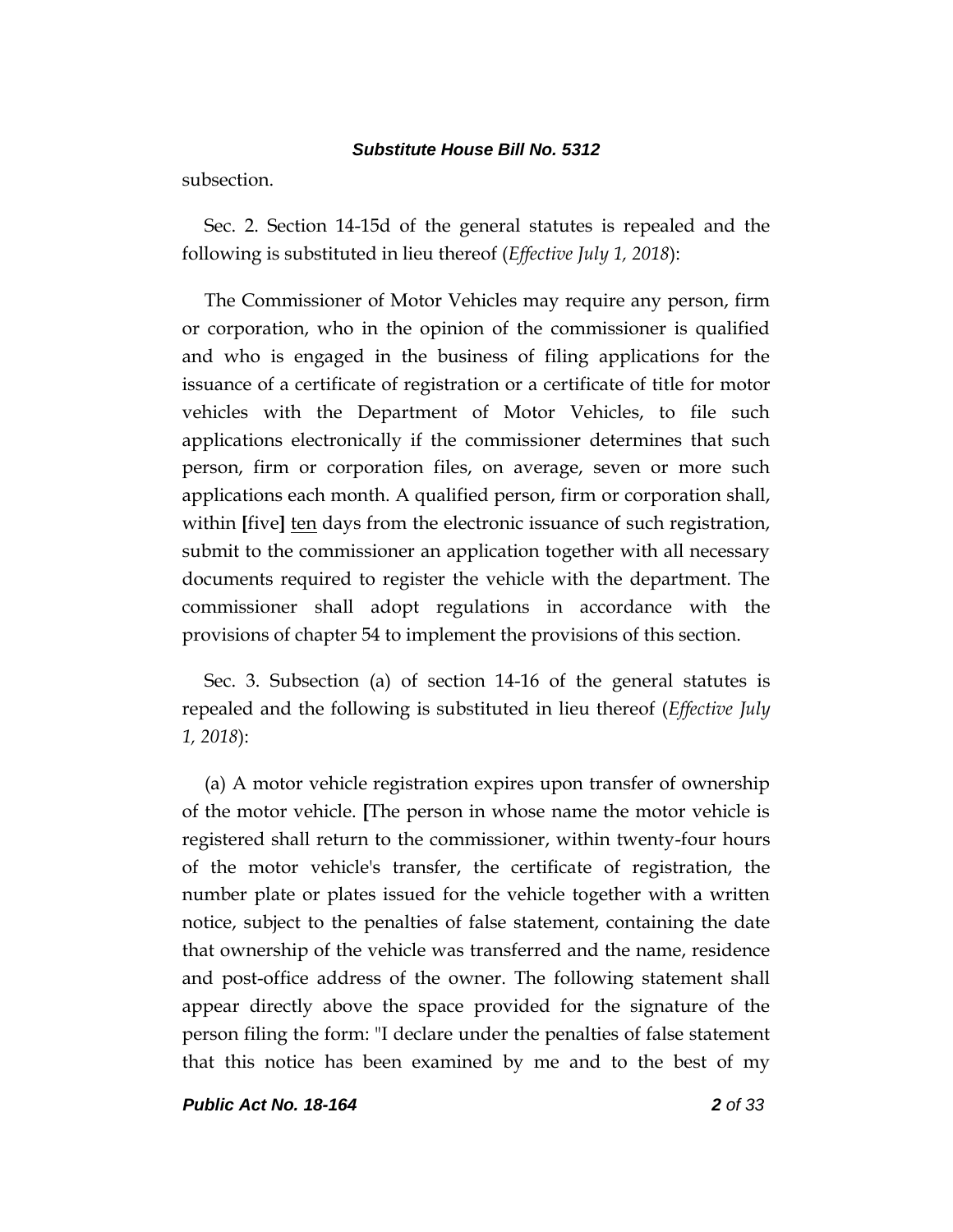knowledge and belief is complete, and the statements made herein are true and correct."**]** The Commissioner of Motor Vehicles shall enter such expiration in the records of the Department of Motor Vehicles only when the transferor cancels his or her registration for such motor vehicle in accordance with procedures established by the commissioner or when the transferee reregisters such motor vehicle with the department, whichever occurs first.

Sec. 4. Subsection (d) of section 14-18 of the general statutes is repealed and the following is substituted in lieu thereof (*Effective July 1, 2018*):

(d) All number plates shall be the property of the state and no title therein shall pass to any person registering a motor vehicle under the provisions of this chapter. The owner of any registered motor vehicle which is not reregistered at the end of a registration period shall, within ten days, cancel such registration in accordance with procedures established by the commissioner and may return the number plates **[**thereof**]** to the commissioner. Any person who sells a motor vehicle pursuant to section 14-150 or 49-61 shall, within ten days of such sale, return to the commissioner any number plates displayed on the vehicle or which come into such person's possession in connection with such sale. When the commissioner issues a new type of number plate for use by all persons registering motor vehicles, the obsolete number plates shall become the property of the registrant upon the expiration date.

Sec. 5. Subsection (f) of section 13b-59 of the general statutes is repealed and the following is substituted in lieu thereof (*Effective July 1, 2018*):

(f) "Motor vehicle receipts" means all fees and other charges required by or levied pursuant to subsection (c) of section 14-12, section 14-15, as amended by this act, subsection (a) of section 14-25a,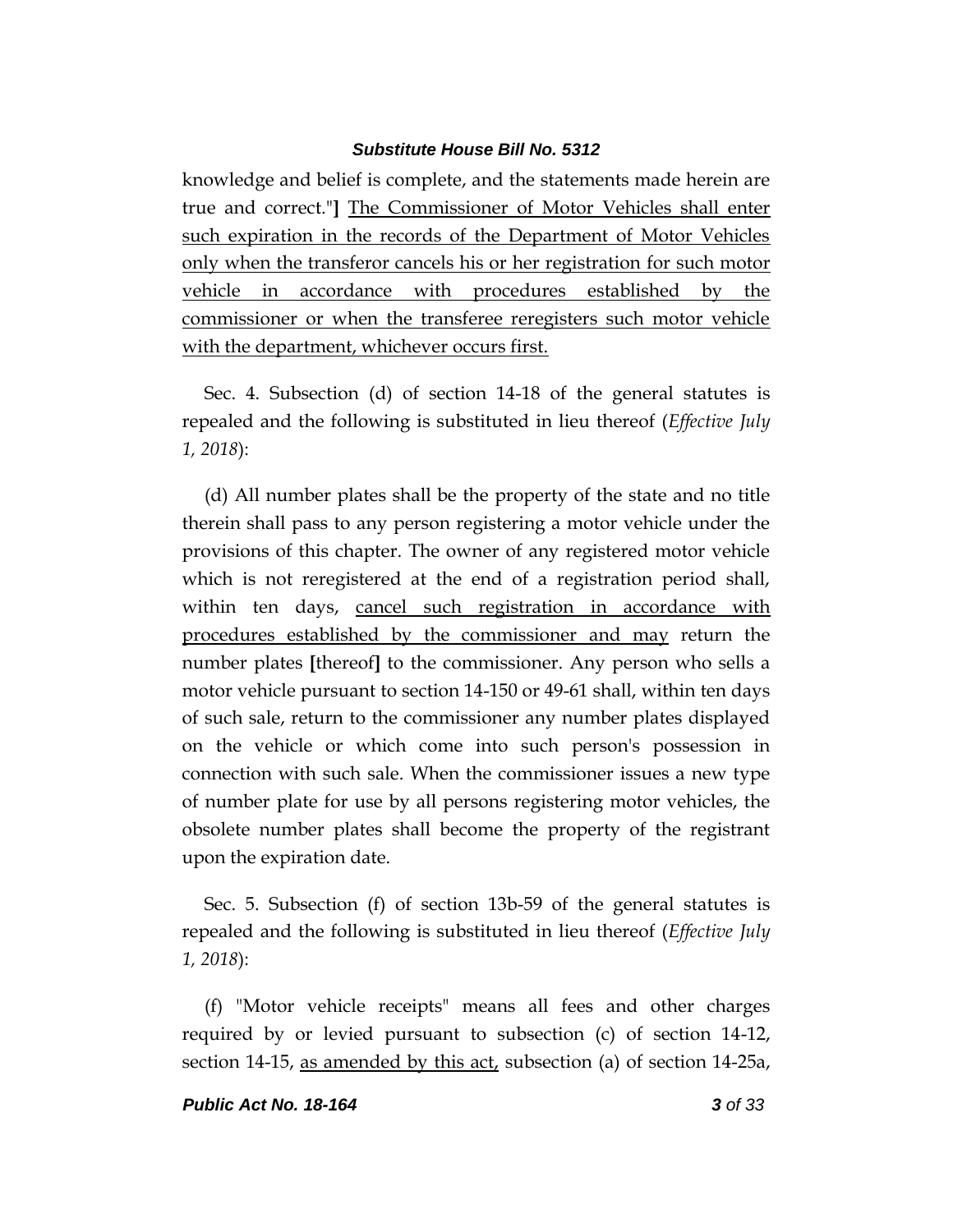section 14-28, subsection (b) of section 14-35, subsection (b) of section 14-41, as amended by this act, **[**section**]** sections 14-41a, **[**subsection (b) of section 14-44, sections**]** 14-47 and 14-48b, subsection (a) of section 14- 49, subdivision (1) of subsection (b) of section 14-49, except as provided under subdivision (2) of subsection (b) of said section, subsections (c), (d), (e), (f), (g), (h), (i), (k), (l), (m), (n), (o), (p), (q), (s), (t),  $[(u),](x)$ ,  $(y)$  and  $[(aa)]$   $(z)$  of section 14-49, as amended by this act, section 14-49a, **[**subsections**]** subsection (a) **[**and (g)**]** of section 14-50, subdivisions  $(1)$ ,  $(2)$ ,  $(3)$ ,  $(4)$ ,  $(5)$ ,  $(6)$  and  $(10)$  of subsection  $(a)$  of section 14-50a, sections 14-59, 14-61, as amended by this act, and 14-65, subsection (c) of section 14-66, subsection (e) of section 14-67, **[**subsection (f) of section**]** sections 14-67a, **[**sections**]** 14-67d, 14-160 and 14-381, and subsection **[**(b)**]** (c) of section 14-382;

Sec. 6. Subsection (a) of section 14-61 of the general statutes is repealed and the following is substituted in lieu thereof (*Effective July 1, 2018*):

(a) Any dealer licensed under the provisions of this subpart who in the opinion of the commissioner is qualified and sells or trades a passenger motor vehicle, motorcycle, camper, camp trailer, commercial trailer, service bus, school bus or truck to a transferee who holds a current registration certificate for a passenger motor vehicle, motorcycle, camper, camp trailer, commercial trailer, service bus, school bus or truck registered in this state may issue a sixty-day temporary transfer of such registration to the vehicle transferred. The commissioner shall charge such dealer a fee of ten dollars for each new temporary dealer transfer form furnished for the purposes of this section. No dealer may make such temporary transfer of a registration unless the transferee surrenders the current registration certificate to the dealer indicating the disposition of the vehicle described thereon in the space provided on the reverse side of such certificate and unless the transferee is eighteen years of age or older. The dealer shall, within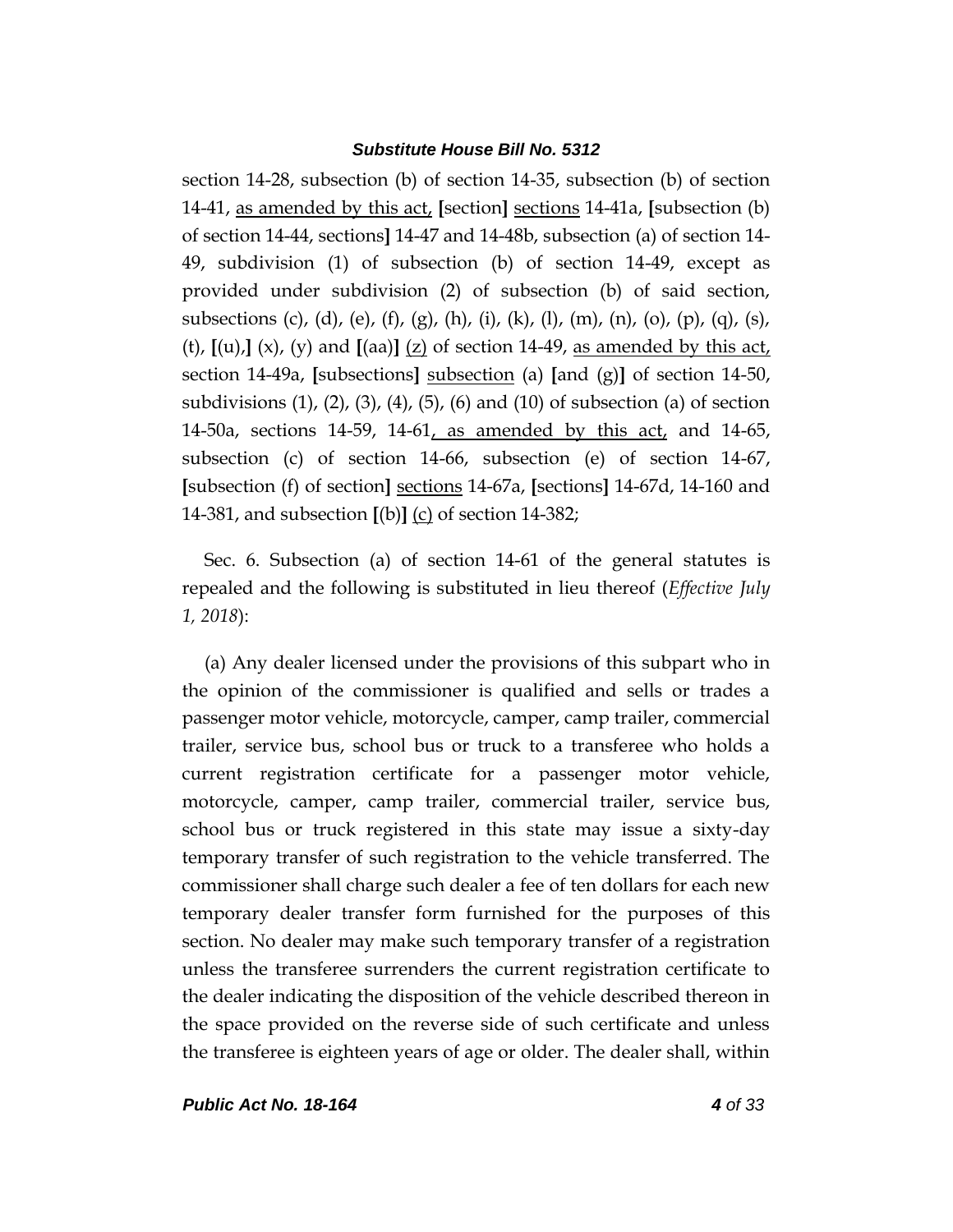**[**five**]** ten days from the issuance of such temporary registration, submit to the commissioner an application together with all necessary documents for a permanent registration for the vehicle transferred. No such temporary registration may be issued if (1) the transferred passenger motor vehicle, motorcycle, camper, camp trailer, commercial trailer, service bus, school bus or truck is used and was not previously registered in this state, unless the inspection requirements of section 14-12 have been met, (2) such motor vehicle is ten or more years old, unless the inspection requirements of section 14-16a have been met, or (3) such motor vehicle has been declared a total loss by an insurance company, unless the inspection requirements of section 14-103a have been met.

Sec. 7. Section 14-61b of the general statutes is repealed and the following is substituted in lieu thereof (*Effective July 1, 2018*):

The Commissioner of Motor Vehicles may permit any licensed motor vehicle dealer or repairer to maintain, in an electronic format prescribed by the commissioner, all records, documents and forms required by the Department of Motor Vehicles. Such records, documents and forms shall be produced in written format, upon request by the department, during the licensee's business hours on the same day of such request. A violation of this section shall be an infraction.

Sec. 8. Subsection (f) of section 14-62 of the general statutes is repealed and the following is substituted in lieu thereof (*Effective July 1, 2018*):

(f) The provisions of subsection (d) of this section shall not apply to the sale of any used motor vehicle by a new car dealer to a person, firm or corporation which, pursuant to a lease contract option, purchases such vehicle at the end of the lease term provided (1) such vehicle is registered in this state in accordance with the provisions of section 14-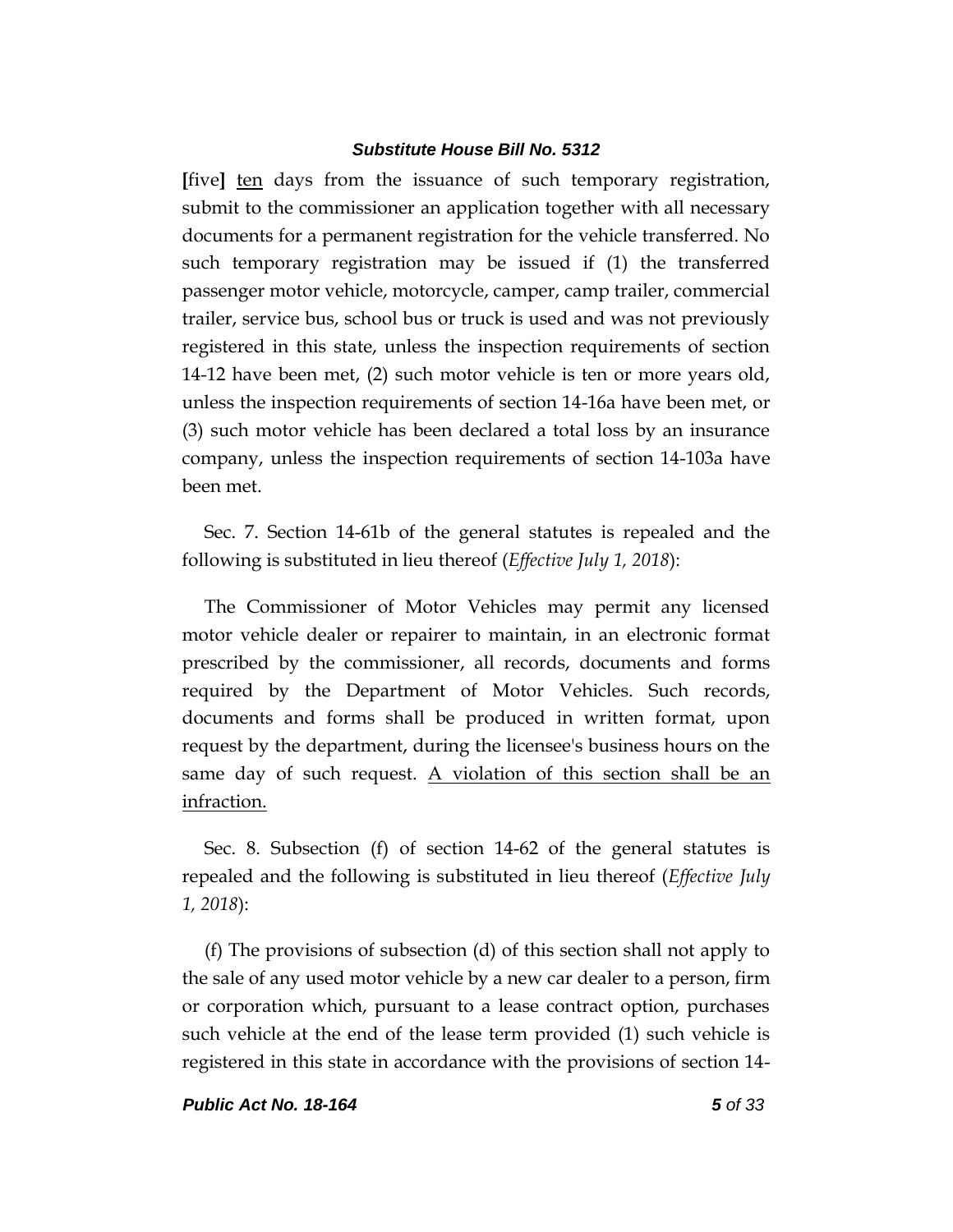12, (2) the certificate of title for such vehicle is in the possession of a lessor licensed under the provisions of section 14-15, as amended by this act, (3) subsequent to such sale, such vehicle is registered in the name of the prior lessee, and (4) such dealer obtains the certificate of title from such lessor and transmits all necessary documents and fees to the commissioner not later than **[**five**]** ten days following the issuance of a motor vehicle registration for such vehicle.

Sec. 9. Section 14-66b of the general statutes is repealed and the following is substituted in lieu thereof (*Effective July 1, 2018*):

Each owner of a wrecker registered pursuant to subsection (c) of section 14-66 shall keep and maintain a record stating the following information: (1) The registration number of each motor vehicle towed or transported and the registration number of each wrecker used to tow or transport such motor vehicle; (2) the date and time the tow commenced and was completed; (3) the location from which the disabled motor vehicle was towed and the destination of such tow; (4) the mileage of the wrecker at the commencement and completion of the tow; (5) the charge for tow service and any other charges incurred for services related to such tow; (6) the name and address of the person requesting tow service; and (7) any other information the commissioner deems necessary, specified in regulations adopted in accordance with the provisions of chapter 54. Such records shall be retained at the place of business of the wrecker service for a period of two years and shall be available for inspection during regular business hours by any law enforcement officer or inspector designated by the Commissioner of Motor Vehicles. Each owner of a wrecker shall also keep and maintain copies of any written contracts with owners or lessees of property authorizing the towing or removal of motor vehicles from the property of such owner or lessee, or with lending institutions repossessing any motor vehicles, as provided in section 14- 145, as amended by this act, and such contracts shall be available for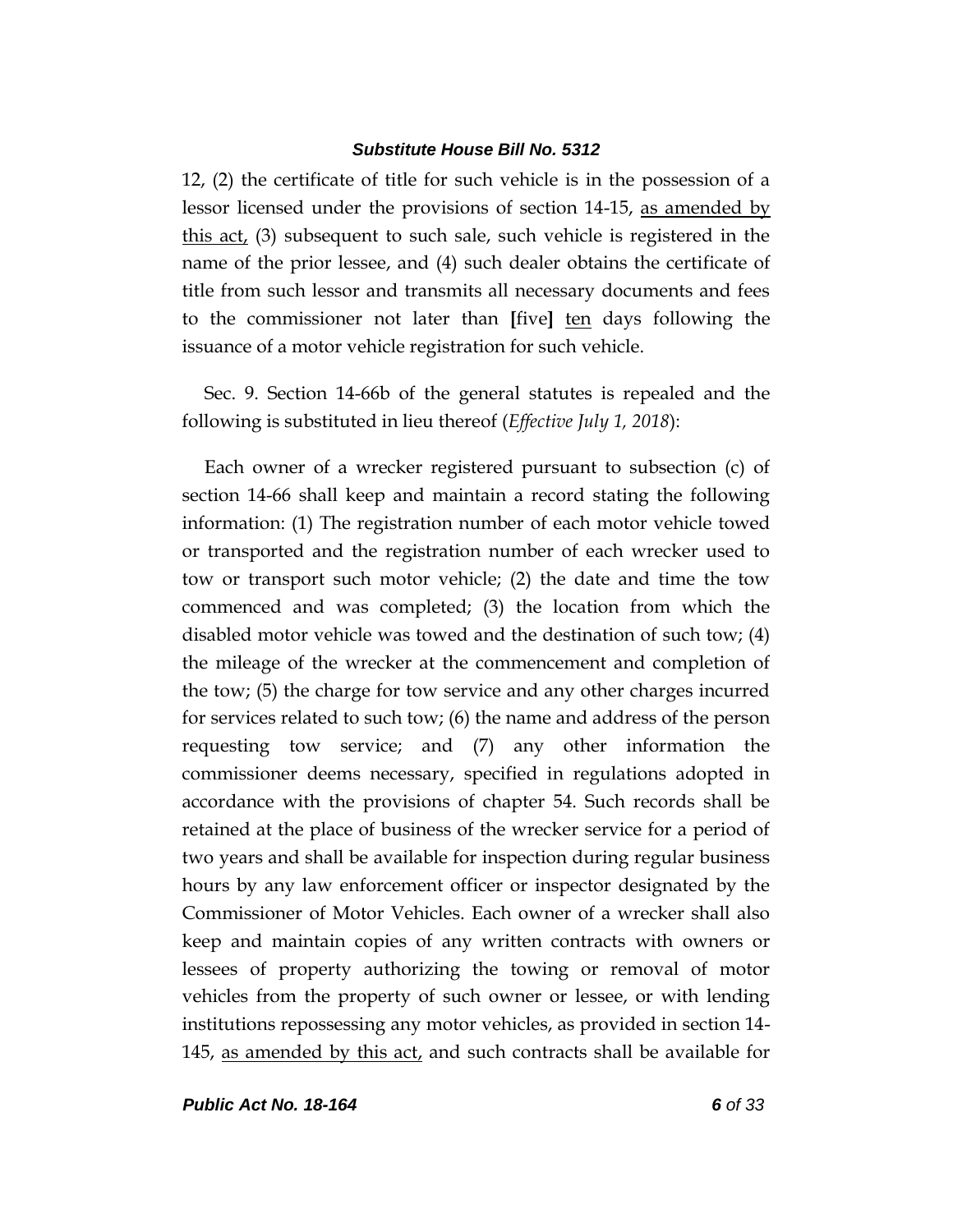inspection by motor vehicle owners, agents of the owners, or lending institutions, upon request. The Commissioner of Motor Vehicles may permit any licensed motor vehicle dealer or repairer who operates a wrecker service to maintain, in an electronic format prescribed by the commissioner, all records, documents and forms required by the Department of Motor Vehicles. Such records, documents and forms shall be produced in written format, upon request by the department, during the licensee's business hours on the same day of such request. Any person who violates any provision of this section shall be deemed to have committed an infraction.

Sec. 10. Subsection (i) of section 14-111 of the general statutes is repealed and the following is substituted in lieu thereof (*Effective July 1, 2018*):

(i) (1) Whenever any person has been convicted of any violation of section 14-110, 14-147, as amended by this act, 14-215, 14-222 or 14-224 and such person's license has been suspended by the commissioner, such person may make application to the commissioner for the reversal or reduction of the term of such suspension. Such application shall be in writing and shall state specifically the reasons why such applicant believes that the applicant is entitled to such reversal or reduction. The commissioner shall consider each such application and the applicant's driver control record, as defined in section 14-111h, and may grant a hearing to the applicant in accordance with the provisions of chapter 54 and section 14-4a.

(2) Any person whose license has been revoked in accordance with subparagraph  $(C)$  of subdivision  $(3)$  of subsection  $(g)$  of section 14-227a or subparagraph  $(C)$  of subdivision  $(3)$  of subsection  $(c)$  of section 14-227m may, at any time after two years from the date of such revocation, request a hearing before the commissioner, conducted in accordance with the provisions of chapter 54, and the provisions of subdivision (1) of this subsection for reversal or reduction of such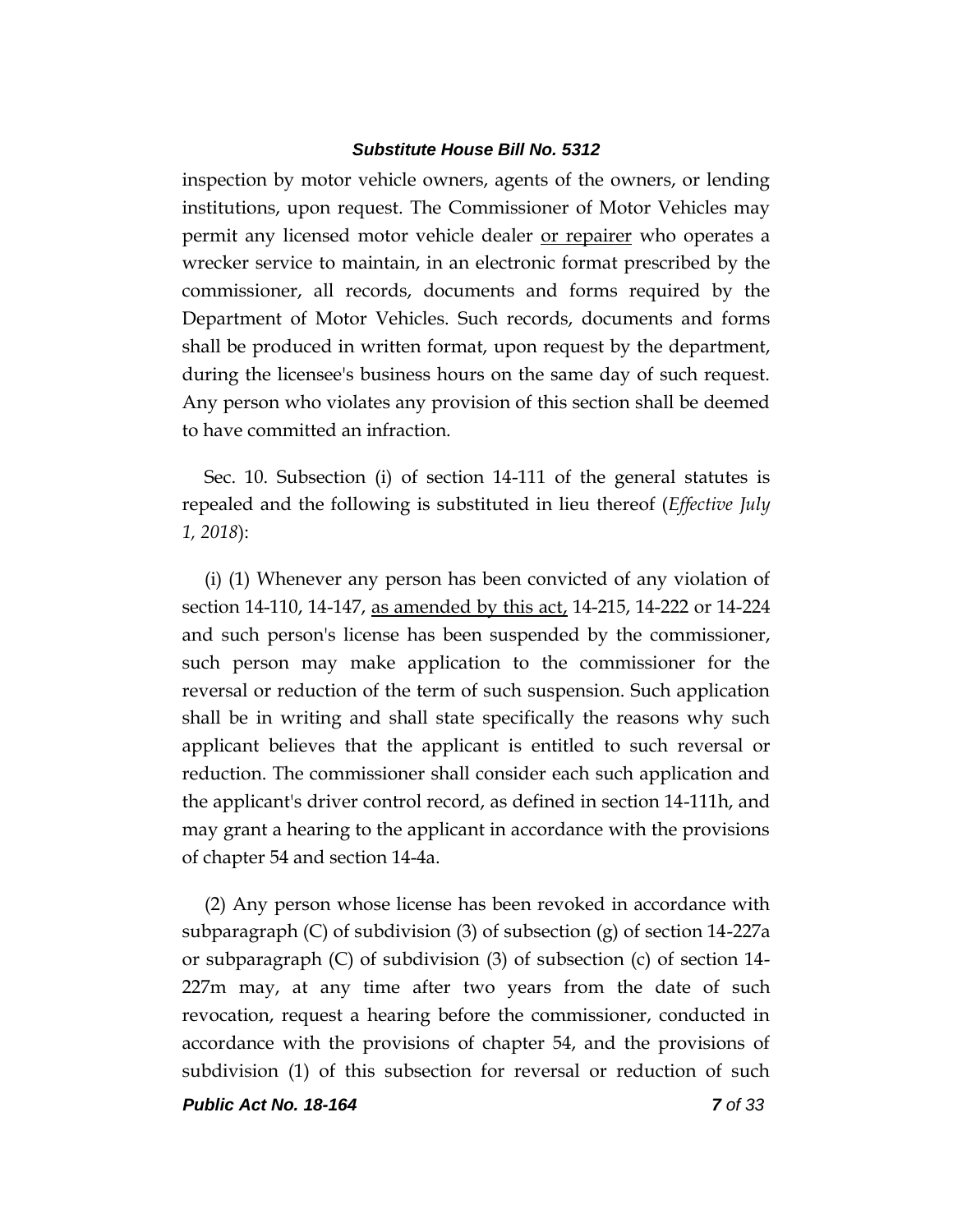revocation. The commissioner shall require such person to provide evidence that any reversal or reduction of such revocation shall not endanger the public safety or welfare. Such evidence shall include, but not be limited to, proof that such person has: **[**successfully**]** (A) Successfully completed an alcohol or drug education and treatment program **[**and proof that such person has**]** subsequent to such person's most recent conviction or privilege suspension for an offense related to alcohol, controlled substances or drugs, (B) not been convicted of or had a suspension of his or her operating privilege for any offense related to alcohol, controlled substances or drugs during the preceding two years, and (C) has not operated a motor vehicle during the previous two years. The commissioner shall require any person, as a condition of granting such reversal or reduction, to install and maintain an approved ignition interlock device, in accordance with the provisions of subsection (i) of section 14-227a. The approved ignition interlock device shall be installed and maintained for any period during the lifetime of such person in which such person owns or operates a motor vehicle, except that such person may, at any time after fifteen years from the date the commissioner grants such reversal or reduction, request a hearing before the commissioner, conducted in accordance with the provisions of chapter 54, to remove such ignition interlock device. The commissioner may authorize the removal of such ignition interlock device, for good cause shown, after such fifteen-year period and such hearing. The commissioner may adopt regulations, in accordance with the provisions of chapter 54, to establish standards to implement the provisions of this section.

Sec. 11. Section 14-111e of the general statutes is repealed and the following is substituted in lieu thereof (*Effective July 1, 2018*):

(a) (1) The Commissioner of Motor Vehicles shall suspend, for a period of one hundred fifty days, the motor vehicle operator's license or nonresident operating privilege of any person **[**under the age of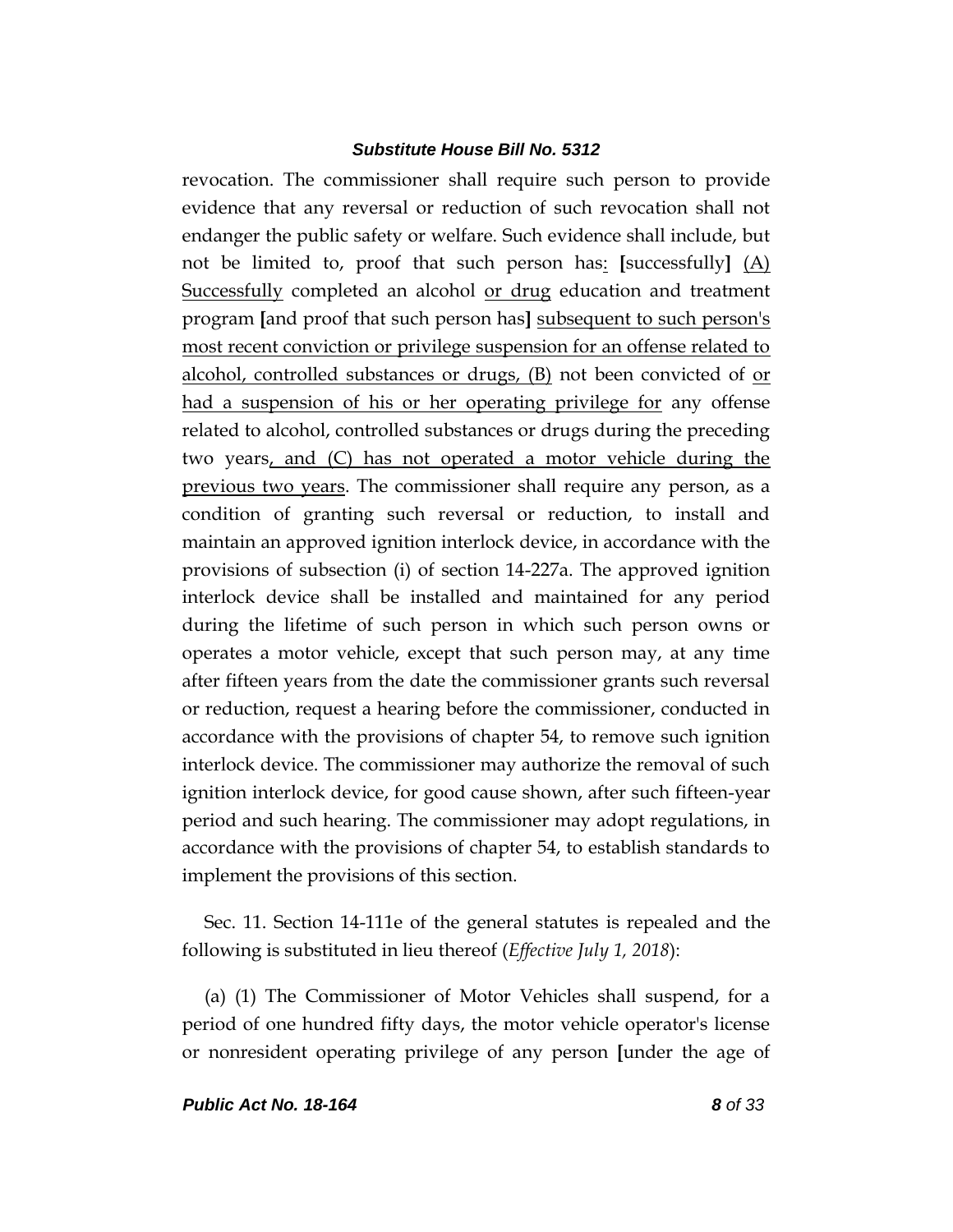twenty-one**]** who has been convicted of a violation of section 30-88a involving the misuse of an operator's license and who was under the age of twenty-one at the time of such violation.

(2) The commissioner shall suspend, for a period of sixty days, the motor vehicle operator's license or nonresident operating privilege of any person **[**under the age of twenty-one**]** who has been convicted of a violation of subdivision (1) of subsection (b) of section 30-89, subsection (a) of section 21a-279a or subsection (d) of section 21a-267 and who was under the age of twenty-one at the time of such violation.

(3) The commissioner shall suspend, for a period of thirty days, the motor vehicle operator's license or nonresident operating privilege of any person **[**under the age of twenty-one**]** who has been convicted of a violation of subdivision  $(2)$  of subsection  $(b)$  of section 30-89 and who was under the age of twenty-one at the time of such violation.

(b) **[**Any person under the age of twenty-one who has not been issued a motor vehicle operator's license under section 14-36 and**]** The commissioner shall not issue a new motor vehicle operator's license under the provisions of section 14-36 to any person who has been convicted of a violation of section 30-88a or section 30-89, subsection (e) of section 1-1h, subsection (a) of section 21a-279a or subsection (d) of section 21a-267 **[**shall not be issued a new operator's license by the commissioner under section 14-36**]** and who was under the age of twenty-one at the time of such violation until a period of one hundred fifty days has elapsed from the date all applicable requirements for any such license have been satisfied by **[**the applicant**]** such person.

Sec. 12. Section 14-276 of the general statutes is repealed and the following is substituted in lieu thereof (*Effective July 1, 2018*):

(a) Registered school buses while transporting school children shall be operated by holders of a valid passenger and school endorsement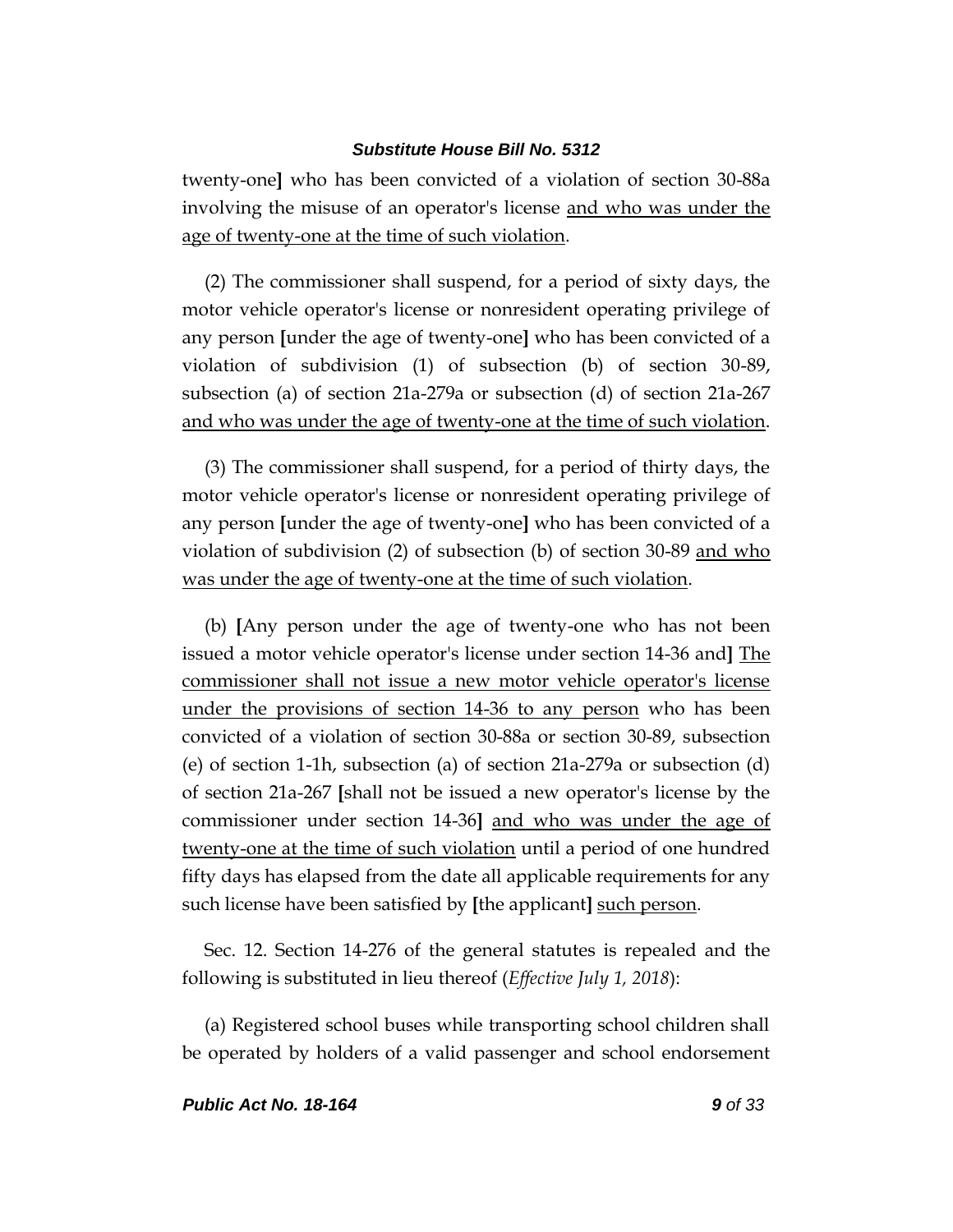issued in accordance with section 14-44, as amended by this act. Such endorsement shall be held in addition to the commercial driver's license required for the operation of such motor vehicles. A person who has attained the age of seventy shall be allowed to hold a passenger and school endorsement for the purpose of operating a school bus, provided such person meets the minimum physical requirements set by the Commissioner of Motor Vehicles and agrees to submit to a physical examination at least twice a year or when requested to do so by the superintendent of the school system in which such person intends to operate a school bus. Any person to whom a town has awarded a contract for the transportation of school children who permits the operation of a registered school bus while transporting school children by any person who does not hold a passenger and school endorsement shall be fined not less than two thousand five hundred dollars or more than five thousand dollars.

(b) Not less than **[**twice per**]** once during the first and third week of each month, a carrier shall review the report made by the Commissioner of Motor Vehicles, in accordance with the provisions of subsection (h) of section 14-44, with reference to the name and motor vehicle operator's license number of each person such carrier employs to operate a school bus, as defined in section 14-275, or a student transportation vehicle, as defined in section 14-212. If, according to such report, any such employee's motor vehicle operator's license or endorsement to operate a school bus or student transportation vehicle has been withdrawn, suspended or revoked, such carrier shall immediately prohibit such employee from operating a school bus or student transportation vehicle.

(c) Any carrier who fails to review the report made by the commissioner, pursuant to subsection (b) of this section, shall be subject to a civil penalty of one thousand dollars for the first violation, and two thousand five hundred dollars for each subsequent violation.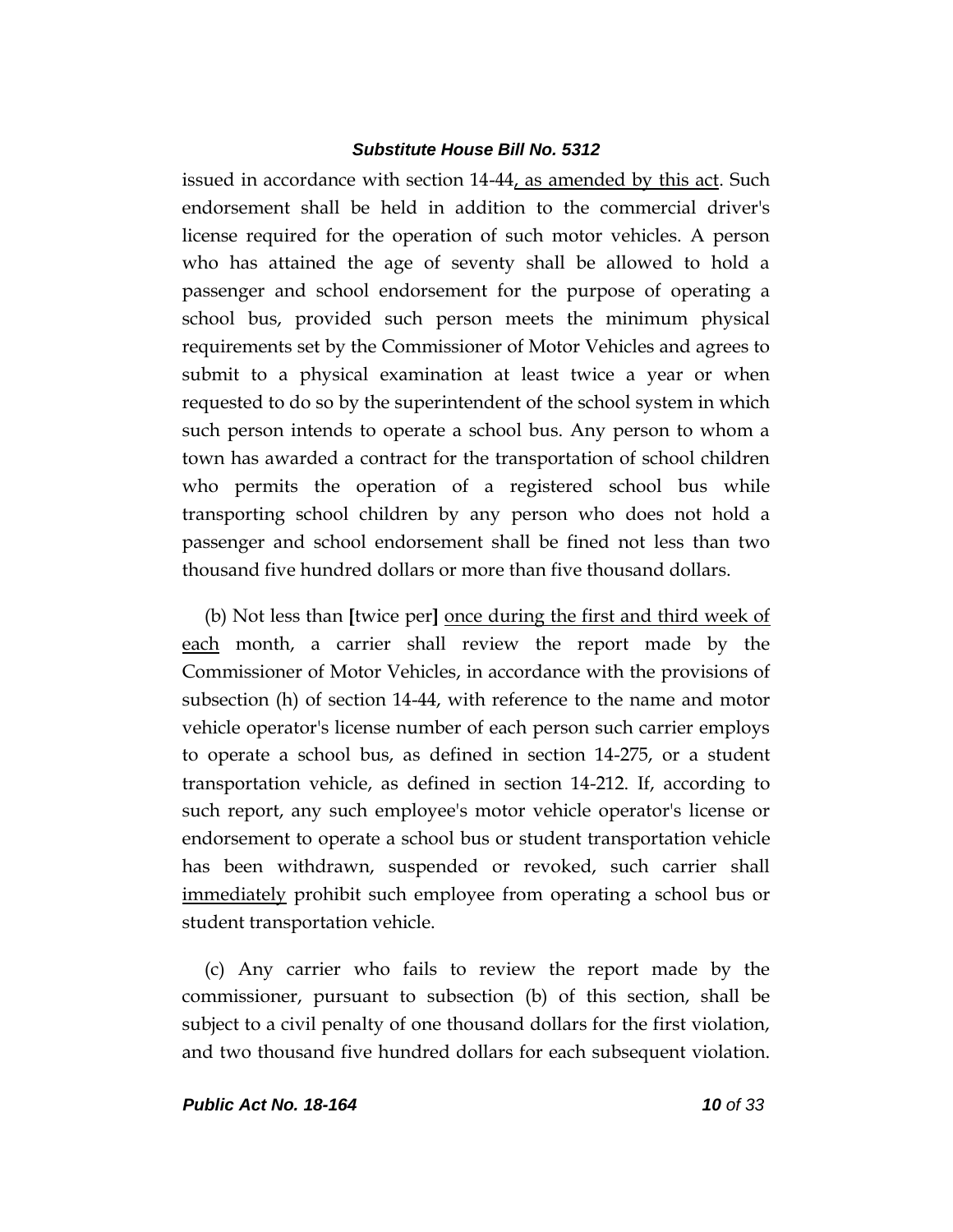Any carrier who fails to **[**remove as an operator**]** take immediate action to prohibit the operation of a school bus or student transportation vehicle by an operator who appears on a report, pursuant to subsection (b) of this section, **[**not later than forty-eight hours after reviewing such report, any employee whose motor vehicle operator's license or endorsement to operate a school bus or student transportation vehicle has been withdrawn, suspended or revoked,**]** shall be subject to a civil penalty of two thousand five hundred dollars for the first violation, and five thousand dollars for each subsequent violation. Upon appropriate justification presented to the commissioner by any carrier, the commissioner may make a determination to reduce any such penalty.

Sec. 13. Section 38a-343a of the 2018 supplement to the general statutes is repealed and the following is substituted in lieu thereof (*Effective October 1, 2018*):

(a) (1) The Commissioner of Motor Vehicles may require each insurer that issues policies in this state to notify said commissioner monthly, on a date specified by said commissioner, of the cancellation and addition by the insurer of all such policies that occurred during the preceding month. Such notice shall include the name of the named insured in the policy, the policy number, the vehicle identification number of each automobile covered by the policy and the effective date of the policy's cancellation or addition. Said commissioner shall specify an acceptable method of notification. The method of notification specified may include computer tapes or electronic transmission.

(2) Said commissioner may require each insurer that issues policies in this state to provide monthly, on a date specified by said commissioner, the policy information required for purposes of the Online Insurance Verification System, as provided in section 14-112a.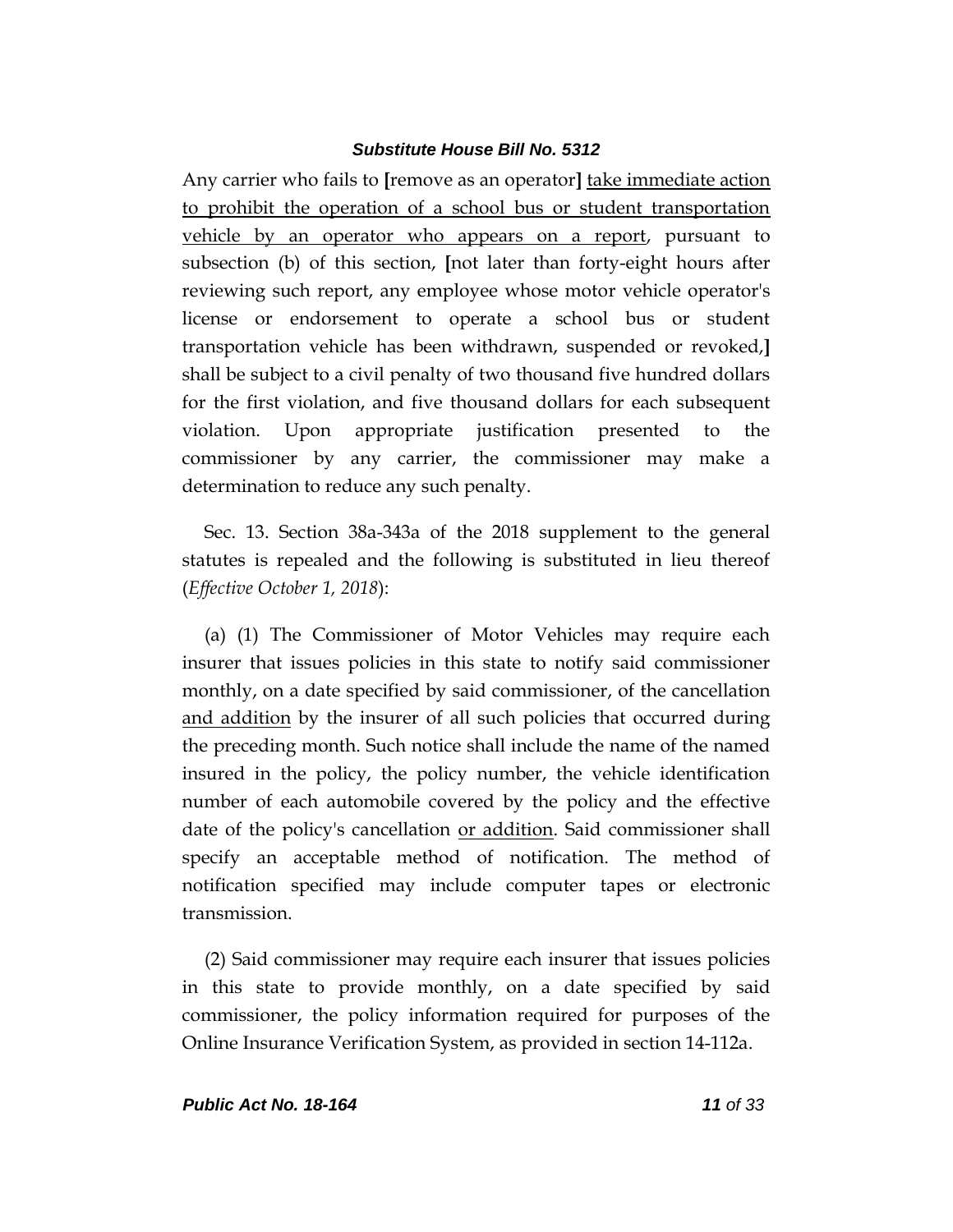(3) The failure of an insurer to comply with the requirements of this section shall not affect the cancellation of any policy.

(b) The Commissioner of Motor Vehicles shall receive or accept all notices of policy cancellation or addition or all policy information from insurers, as required pursuant to subsection (a) of this section. Said commissioner shall review and analyze the cancellation and addition data or policy information submitted, together with such other information as said commissioner may obtain from the insurers, from the records of the Department of Motor Vehicles, or from any other public or private agency or firm in possession of relevant information, for the purpose of determining whether any registered owner identified in any such notice has failed to continuously maintain insurance coverage in violation of sections 14-12c and 38a-371. In conducting such an inquiry to determine insured status, said commissioner may contact registered vehicle owners by mail and require that such mail inquiries be answered in not less than thirty days, in a satisfactory manner containing such information and verification of insurance coverage as said commissioner deems necessary and acceptable.

Sec. 14. Section 12-71b of the 2018 supplement to the general statutes is repealed and the following is substituted in lieu thereof (*Effective from passage*):

(a) Any person who owns a motor vehicle which is not registered with the Commissioner of Motor Vehicles on the first day of October in any assessment year and which is registered subsequent to said first day of October but prior to the first day of August in such assessment year shall be liable for the payment of property tax with respect to such motor vehicle in the town where such motor vehicle is subject to property tax, in an amount as hereinafter provided, on the first day of January immediately subsequent to the end of such assessment year. The property tax payable with respect to such motor vehicle on said

*Public Act No. 18-164 12 of 33*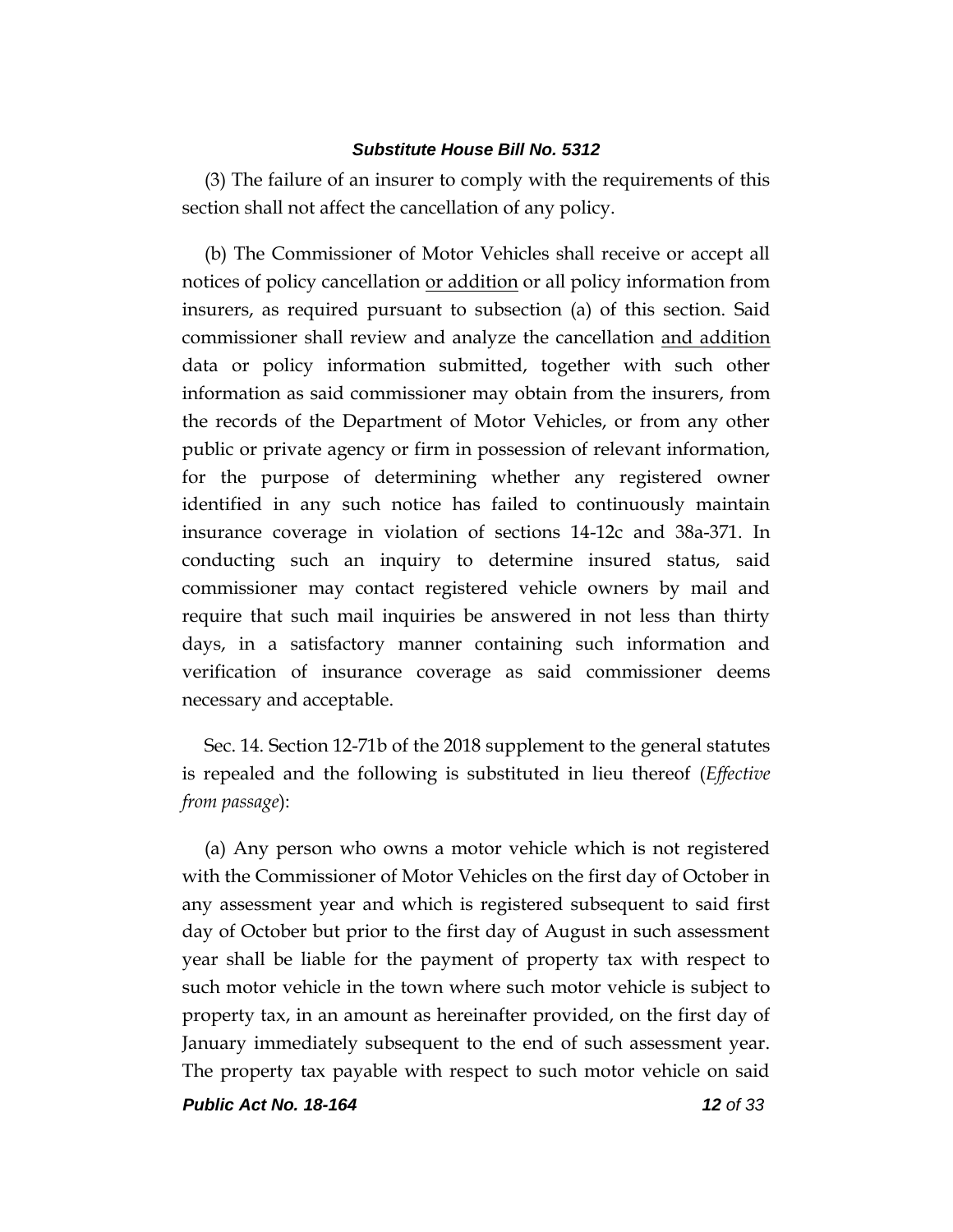first day of January shall be in the amount which would be payable if such motor vehicle had been entered in the taxable list of the town where such motor vehicle is subject to property tax on the first day of October in such assessment year if such registration occurs prior to the first day of November. If such registration occurs on or after the first day of November but prior to the first day of August in such assessment year, such tax shall be a pro rata portion of the amount of tax payable if such motor vehicle had been entered in the taxable list of such town on October first in such assessment year to be determined (1) by a ratio, the numerator of which shall be the number of months from the date of such registration, including the month in which registration occurs, to the first day of October next succeeding and the denominator of which shall be twelve or (2) upon the affirmative vote of the legislative body of the municipality, by a ratio the numerator of which shall be the number of days from the date of such registration, including the day on which the registration occurs, to the first day of October next succeeding and the denominator of which shall be three hundred sixty-five. For purposes of this section the term "assessment year" means the period of twelve full months commencing with October first each year.

(b) Whenever any person who owns a motor vehicle which has been entered in the taxable list of the town where such motor vehicle is subject to property tax in any assessment year and who, subsequent to the first day of October in such assessment year but prior to the first day of August in such assessment year, replaces such motor vehicle with another motor vehicle, hereinafter referred to as the replacement vehicle, which vehicle may be in a different classification for purposes of registration than the motor vehicle replaced, and provided one of the following conditions is applicable with respect to the motor vehicle replaced: (1) The unexpired registration of the motor vehicle replaced is transferred to the replacement vehicle, (2) the motor vehicle replaced was stolen or totally damaged and proof concerning such theft or total

*Public Act No. 18-164 13 of 33*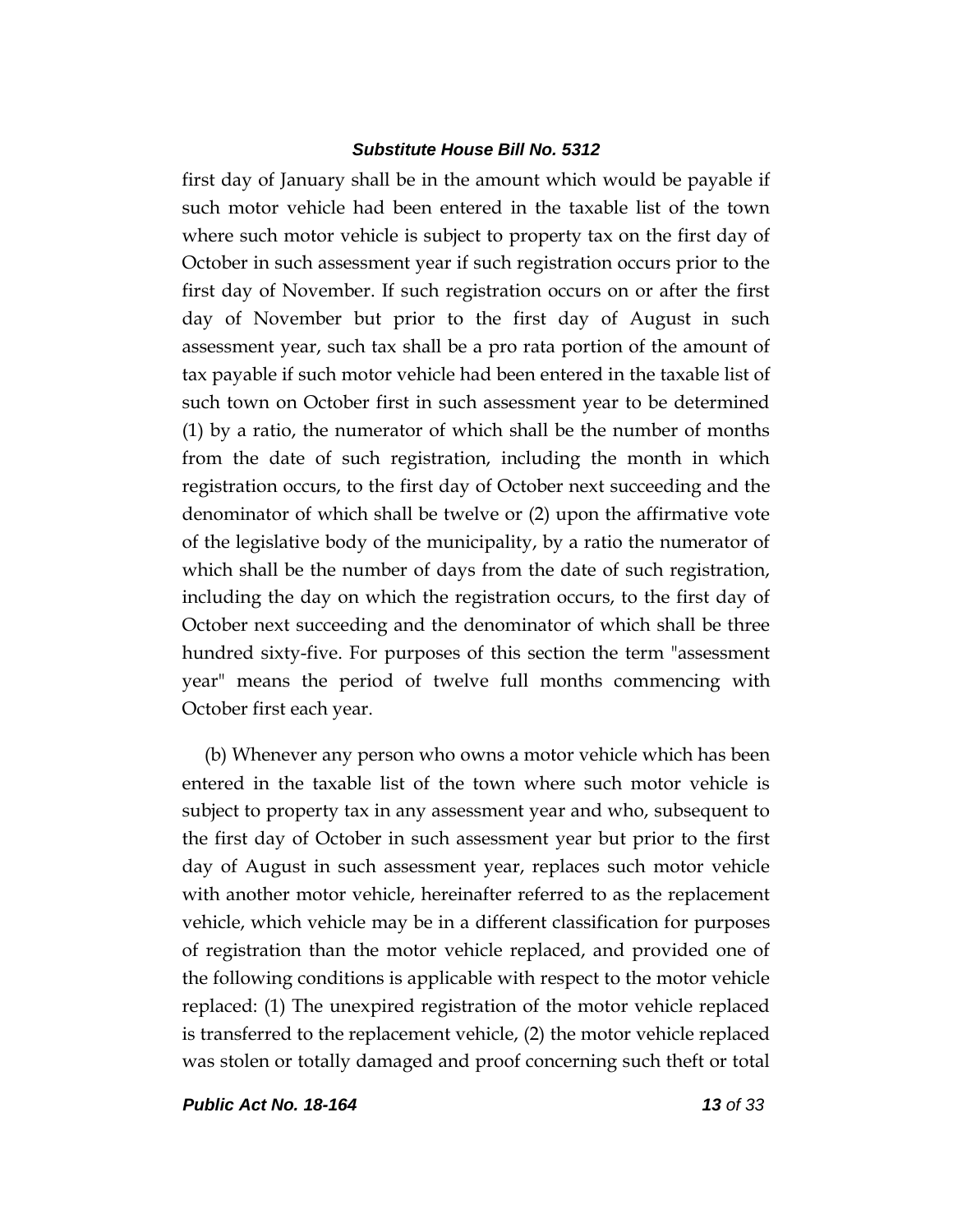damage is submitted to the assessor in such town or (3) the motor vehicle replaced is sold by such person within forty-five days immediately prior to or following the date on which such person acquires the replacement vehicle, such person shall be liable for the payment of property tax with respect to the replacement vehicle in the town in which the motor vehicle replaced is subject to property tax, in an amount as hereinafter provided, on the first day of January immediately subsequent to the end of such assessment year. If the replacement vehicle is replaced by such person with another motor vehicle prior to the first day of August in such assessment year, the replacement vehicle shall be subject to property tax as provided in this subsection and such other motor vehicle replacing the replacement vehicle, or any motor vehicle replacing such other motor vehicle in such assessment year, shall be deemed to be the replacement vehicle for purposes of this subsection and shall be subject to property tax as provided herein. The property tax payable with respect to the replacement vehicle on said first day of January shall be the amount by which  $(A)$  is in excess of  $(B)$  as follows:  $(A)$  The property tax which would be payable if the replacement vehicle had been entered in the taxable list of the town in which the motor vehicle replaced is subject to property tax on the first day of October in such assessment year if such registration occurs prior to the first day of November, however if such registration occurs on or after the first day of November but prior to the first day of August in such assessment year, such tax shall be a pro rata portion of the amount of tax payable if such motor vehicle had been entered in the taxable list of such town on October first in such assessment year to be determined by a ratio, the numerator of which shall be the number of months from the date of such registration, including the month in which registration occurs, to the first day of October next succeeding and the denominator of which shall be twelve, provided if such person, on said first day of October, was entitled to any exemption under section 12-81 which was allowed in the assessment of the motor vehicle replaced, such exemption shall be

*Public Act No. 18-164 14 of 33*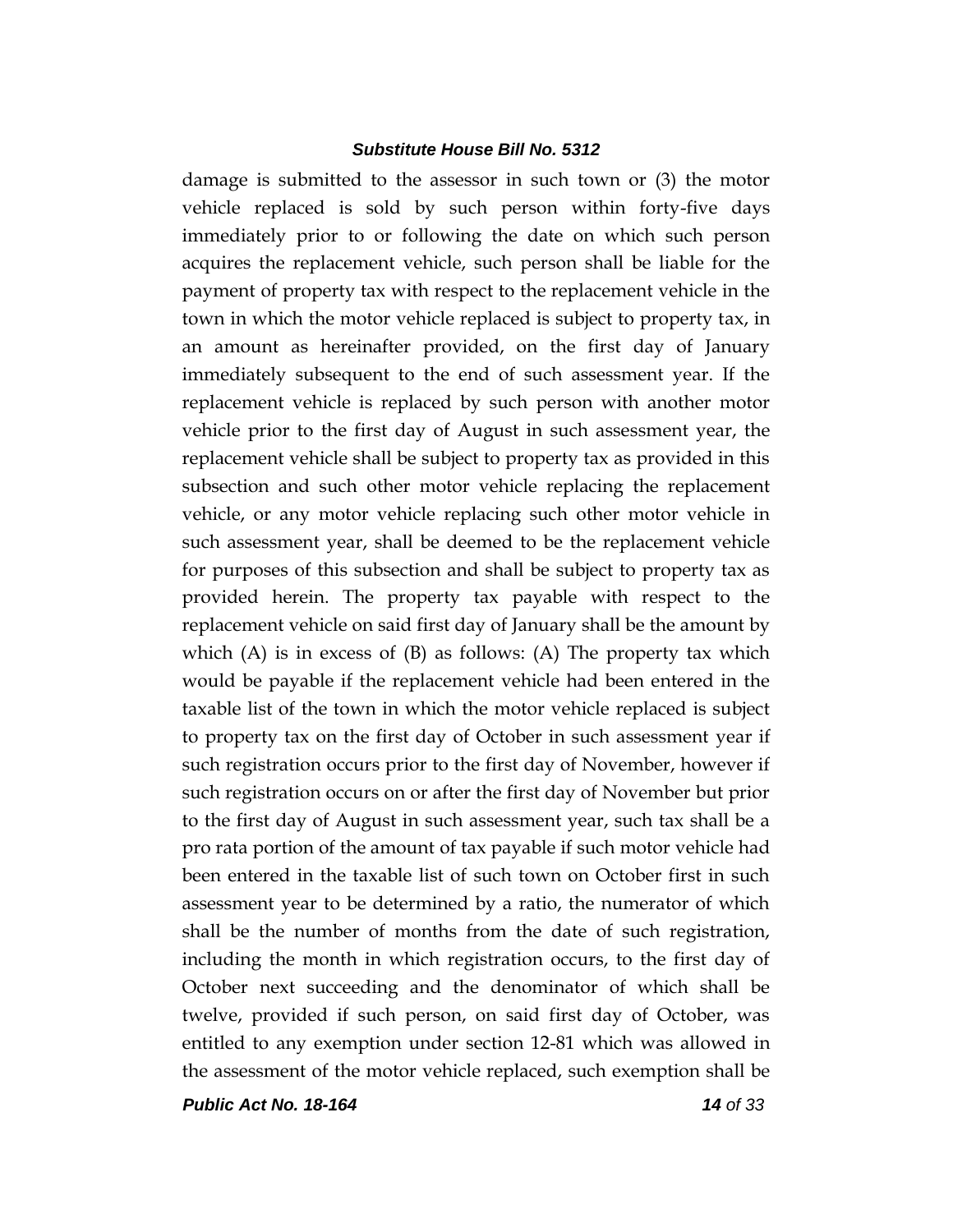allowed for purposes of determining the property tax payable with respect to the replacement vehicle as provided herein; (B) the property tax payable by such person with respect to the motor vehicle replaced, provided if the replacement vehicle is registered subsequent to the thirty-first day of October but prior to the first day of August in such assessment year such property tax payable with respect to the motor vehicle replaced shall, for purposes of the computation herein, be deemed to be a pro rata portion of such property tax to be prorated in the same manner as the amount of tax determined under (A) above.

(c) Any person who owns a commercial motor vehicle which has been temporarily registered at any time during any assessment year and which has not during such period been entered in the taxable list of any town in the state for purposes of the property tax and with respect to which no permanent registration has been issued during such period, shall be liable for the payment of property tax with respect to such motor vehicle in the town where such motor vehicle is subject to property tax on the first day of January immediately following the end of such assessment year, in an amount as hereinafter provided. The property tax payable shall be in the amount which would be payable if such motor vehicle had been entered in the taxable list of the town where such motor vehicle is subject to property tax on the first day of October in such assessment year.

(d) Any motor vehicle subject to property tax as provided in this section shall, except as otherwise provided in subsection (b) of this section, be subject to such property tax in the town in which such motor vehicle was last registered in the assessment year ending immediately preceding the day on which such property tax is payable as provided in this section.

(e) Whenever any motor vehicle subject to property tax as provided in this section has been replaced by the owner with another motor vehicle in the assessment year immediately preceding the day on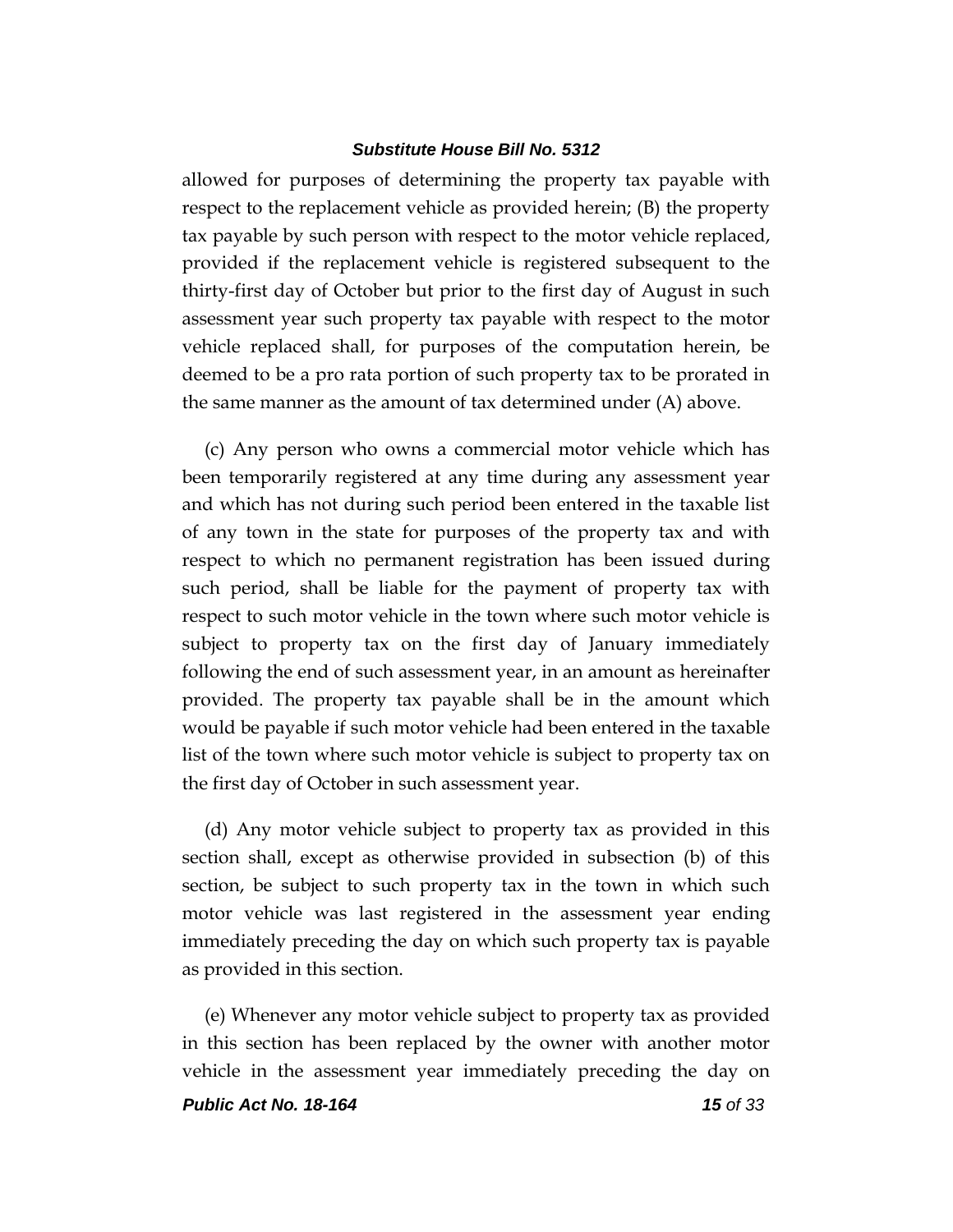which such property tax is payable, each such motor vehicle shall be subject to property tax as provided in this section.

(f) Upon receipt by the assessor in any town of notice from the Commissioner of Motor Vehicles, in a manner as prescribed by said commissioner, with respect to any motor vehicle subject to property tax in accordance with the provisions of this section and which has not been entered in the taxable grand list of such town, such assessor shall determine the value of such motor vehicle for purposes of property tax assessment and shall add such value to the taxable grand list in such town for the immediately preceding assessment date and the tax thereon shall be levied and collected by the tax collector. Such property tax shall be payable not later than the first day of February following the first day of January on which the owner of such motor vehicle becomes liable for the payment of property tax with respect to such motor vehicle in accordance with the provisions of this section, subject to any determination in accordance with section 12-142 that such tax shall be due and payable in installments. Said owner may appeal the assessment of such motor vehicle, as determined by the assessor in accordance with this subsection, to the board of assessment appeals next succeeding the date on which the tax based on such assessment is payable, and thereafter, to the Superior Court as provided in section 12-117a. If the amount of such tax is reduced upon appeal, the portion thereof which has been paid in excess of the amount determined to be due upon appeal shall be refunded to said owner.

(g) Any motor vehicle which is not registered in this state shall be subject to property tax in this state if such motor vehicle in the normal course of operation most frequently leaves from and returns to or remains in one or more points within this state, and such motor vehicle shall be subject to such property tax in the town within which such motor vehicle in the normal course of operation most frequently leaves from and returns to or remains, provided when the owner of such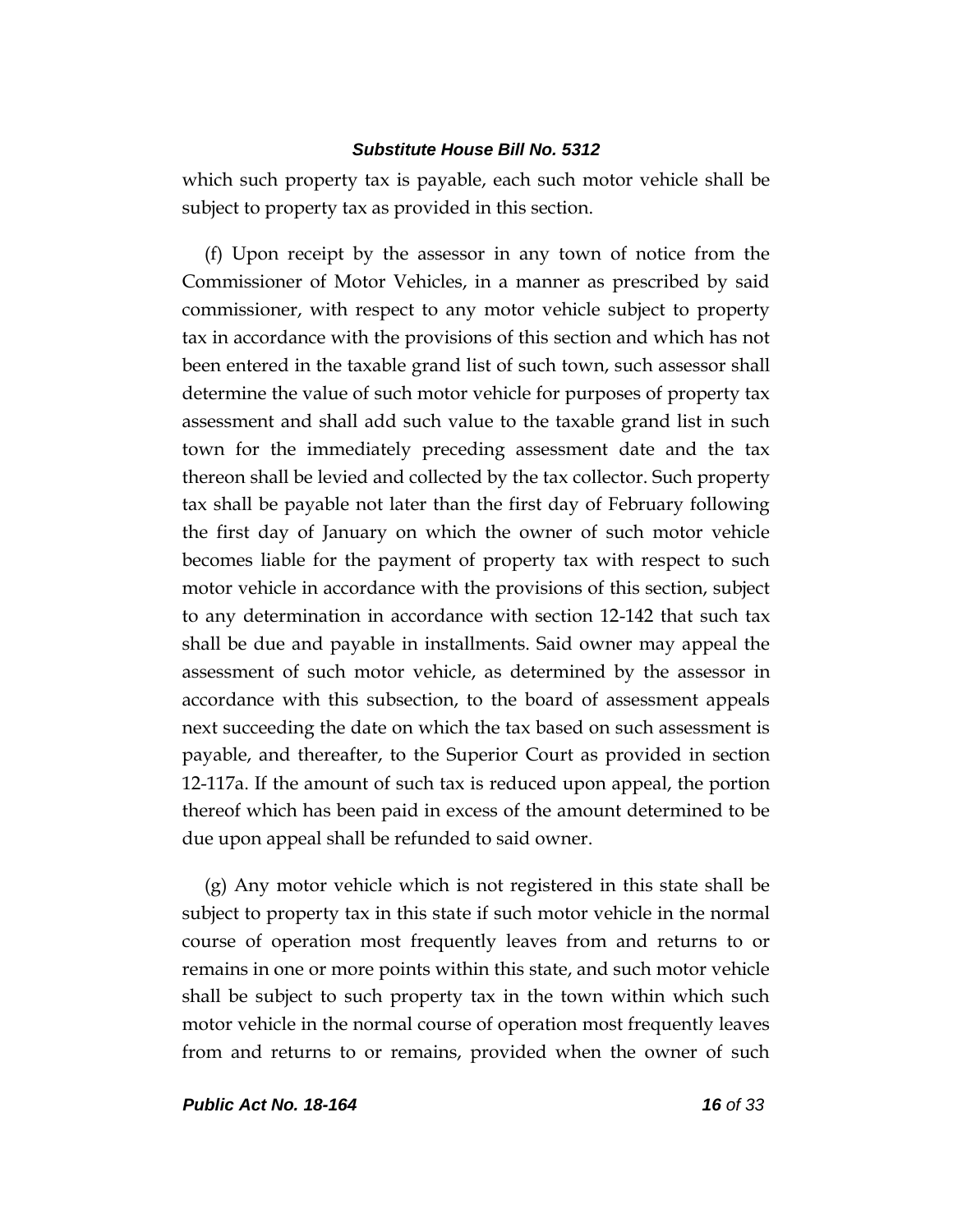motor vehicle is a resident in any town in the state, it shall be presumed that such motor vehicle most frequently leaves from and returns to or remains in such town unless evidence, satisfactory to the assessor in such town, is submitted to the contrary.

**[**(h) If the assessor in any town determines that a motor vehicle that is not registered in this state is subject to property tax pursuant to subsection (g) of this section, such assessor shall make a reasonable effort to provide information regarding such motor vehicle's out-ofstate registration to the Commissioner of Motor Vehicles. After receipt of such information, the commissioner shall make a reasonable effort to provide such assessor with information regarding such motor vehicle's make, model, model year, vehicle identification number and the name and mailing address of the registered owner of such motor vehicle. Such assessor shall (1) determine the value of such motor vehicle for purposes of property tax assessment if the information provided by the commissioner is sufficient to make such a determination, and (2) add such value to the taxable grand list in such town for the immediately preceding assessment date. The tax thereon shall be levied, collected and payable and may be appealed, in accordance with the provisions of subsection (f) of this section. One per cent of such collected tax shall be paid by the town into the Special Transportation Fund, established pursuant to section 13b-68, to fund the administrative costs associated with the registration of motor vehicles registered out of state.**]** 

Sec. 15. Section 14-145 of the 2018 supplement to the general statutes is repealed and the following is substituted in lieu thereof (*Effective October 1, 2018*):

(a) (1) An owner or lessee of private property, or his or her agent, may remove or cause to be removed, or may use a wheel-locking device to render immovable, any motor vehicle left without authorization on such property in accordance with the provisions of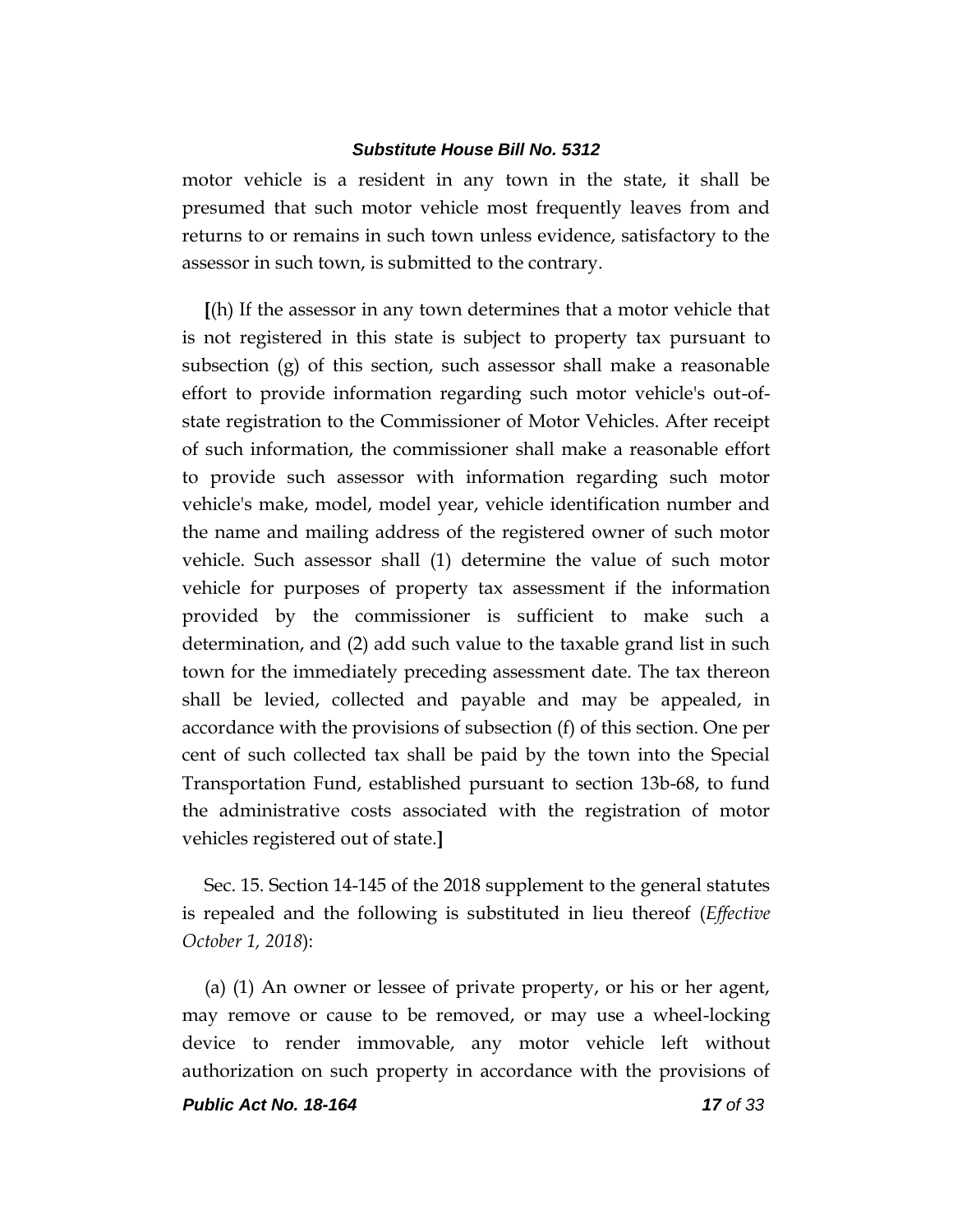this section and sections 14-145a to 14-145c, inclusive, provided any owner or lessee of private commercial property, or his or her agent, shall install conspicuous signage stating that motor vehicles left without authorization on such private commercial property may be removed or rendered immovable and indicating where such motor vehicle will be stored, how the vehicle may be redeemed and any costs or fees that may be charged.

(2) Notwithstanding the provisions of subdivision (1) of this subsection, an owner or lessee of private commercial property or such owner or lessee's agent may tow any motor vehicle left without authorization on such property and no signage warning of such towing shall be required to be installed by such owner or lessee if such motor vehicle is left (A) in a space reserved, as required in section 14- 253a, for exclusive use by persons who are blind and persons with disabilities and such vehicle does not bear a removable windshield placard or special license plate, as defined in section 14-253a, (B) in an area reserved for authorized emergency vehicles, (C) within ten feet of a fire hydrant, as provided in section 14-251, (D) blocking building access, (E) blocking entry or exit from such property, or (F) for fortyeight or more hours.

(3) A lending institution may repossess any motor vehicle, in accordance with the provisions of section 36a-785, by contracting with a wrecker licensed under section 14-66 or an entity exempt from such licensure, as provided in subsection (f) of section 14-66, to tow or otherwise remove such motor vehicle in accordance with the provisions of this section and sections 14-145a to 14-145c, inclusive. In the case of a repossession, no signage as described in subdivision (1) of this subsection shall be required.

(4) This section shall not apply to law enforcement, fire-fighting, rescue, ambulance or emergency vehicles which are marked as such, or to motor vehicles left without authorization on property leased by any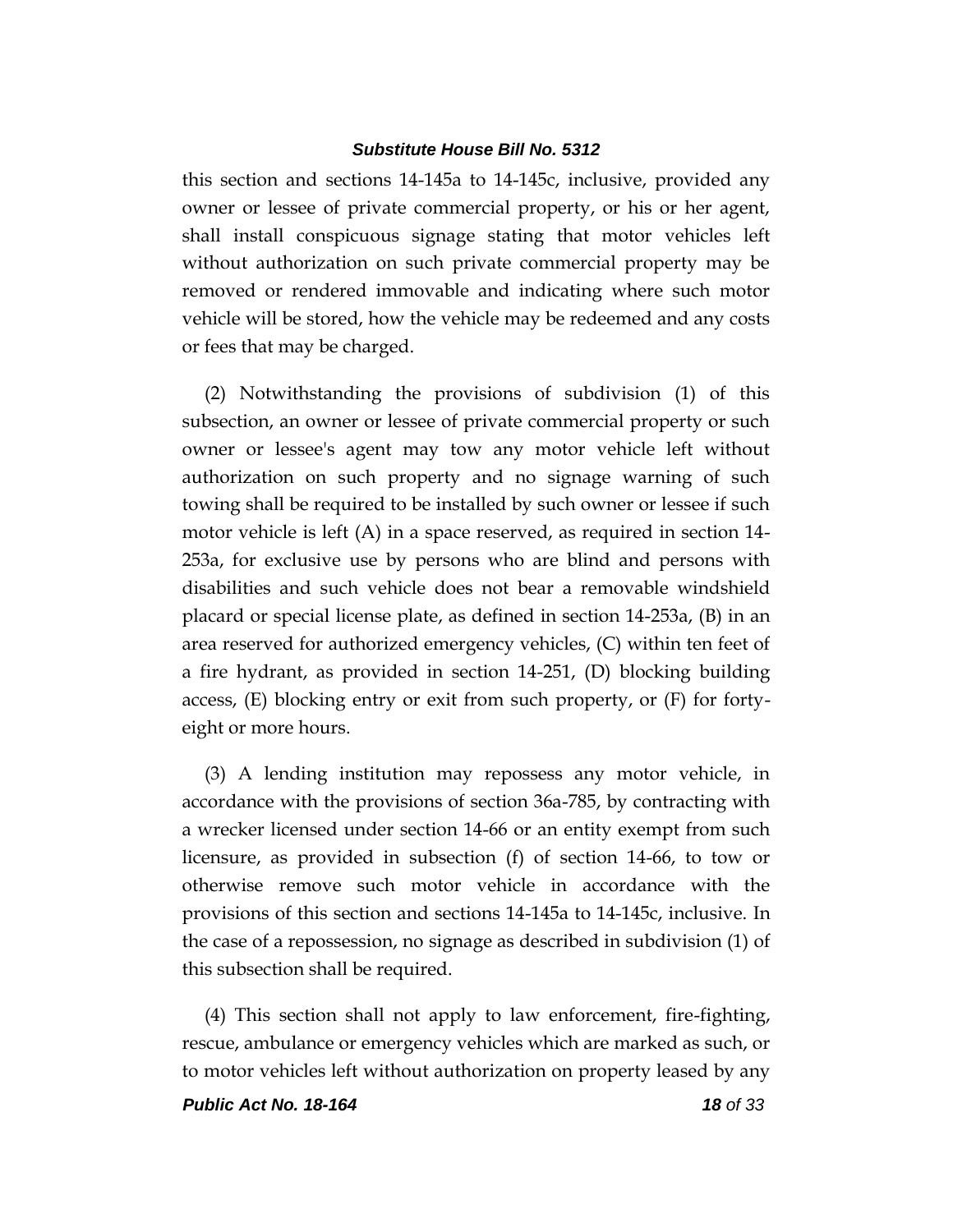governmental agency.

(b) (1) (A) When an unauthorized motor vehicle is towed or otherwise removed by a wrecker licensed under section 14-66, or a repossessed motor vehicle is towed or otherwise removed by a wrecker or an exempt entity, the licensee or operator of the wrecker or the exempt entity shall notify the local police department of the tow or removal within two hours. Such notification shall be submitted, in writing, or transmitted by facsimile or electronic mail and the record of such notification shall be retained by such licensee, operator or exempt entity in accordance with the provisions of section 14-66b, as amended by this act.

(B) No such licensee, operator or exempt entity may charge a storage fee for an unauthorized or repossessed motor vehicle for the time it is stored prior to notification of the local police department by the licensee, operator or exempt entity. If such motor vehicle is not claimed within forty-eight hours, the licensee or operator of the wrecker or of the garage where such motor vehicle is stored or the exempt entity shall immediately complete a notice of such tow, on a form prescribed by the Commissioner of Motor Vehicles, and mail a copy of such form by certified mail, return receipt requested, to the owner and all lienholders of record. If the motor vehicle is not claimed by its owner within the time period specified in subsection (e) of section 14-150, the licensee or operator of the wrecker or of the garage where such motor vehicle is stored or the exempt entity may dispose of such motor vehicle in accordance with the provisions of subsection (e) and subsections (g) to (j), inclusive, of section 14-150.

(2) (A) When an unauthorized motor vehicle is rendered immovable through use of a wheel-locking device by an owner or lessee of private property or his or her agent, such owner, lessee or agent shall notify the local police department of such action within two hours. Such notification shall be submitted in writing or transmitted by facsimile or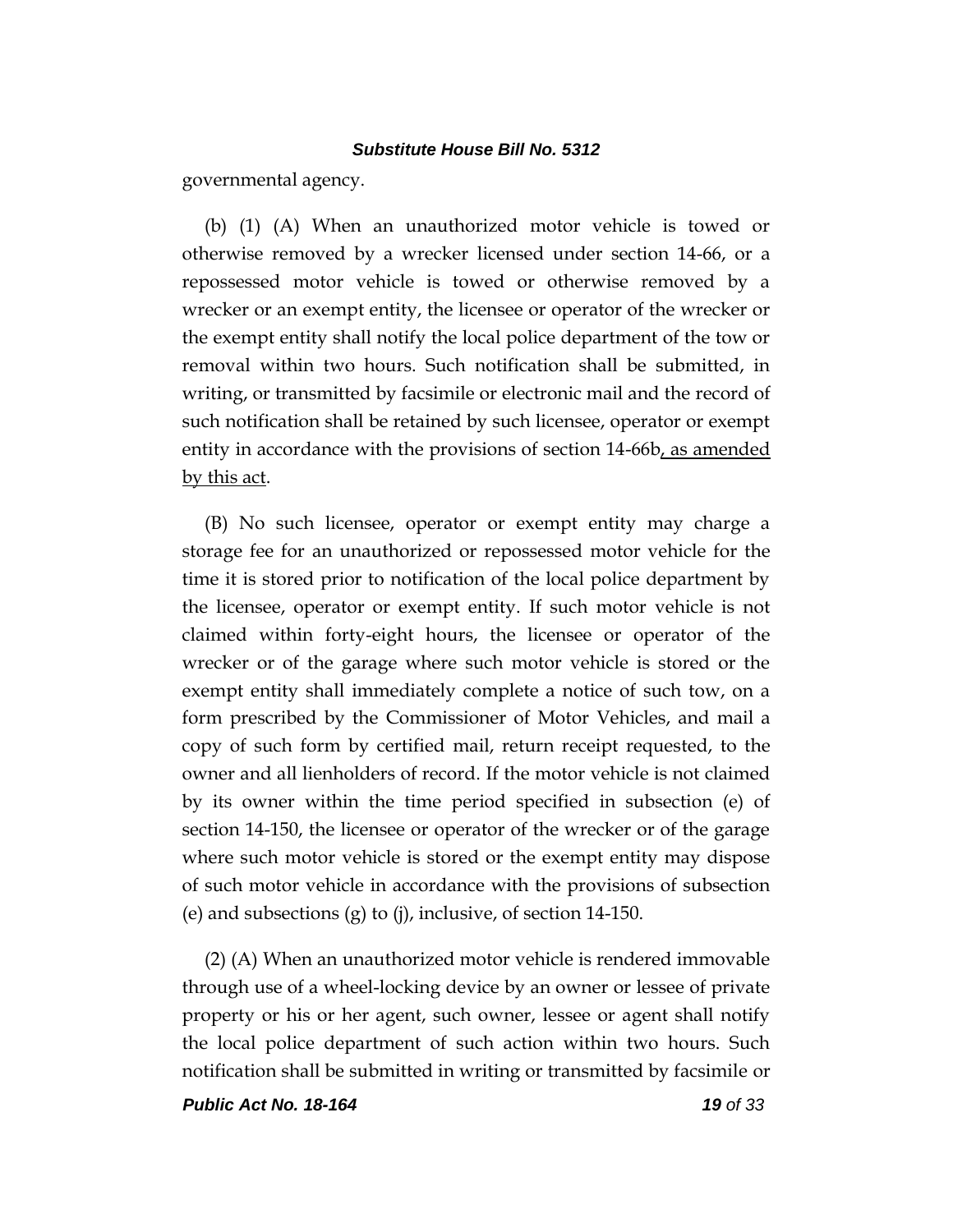electronic mail. The record of such notification shall be retained by such owner, lessee or agent at the private property upon which such action took place, for a period of not less than six months and shall be available for inspection during regular business hours by any sworn member of the local police department or law enforcement officer or inspector designated by the Commissioner of Motor Vehicles.

(B) No owner, lessee or agent may charge a fee to remove a wheellocking device prior to notification of the local police department. The fee charged to remove a wheel-locking device may not be more than fifty dollars. The person claiming the motor vehicle may choose to pay such fee in cash, by check or by debit or credit card. Ten per cent of such fee shall be remitted to the local police department by the owner, lessee or agent. If such motor vehicle is not claimed within forty-eight hours after being rendered immovable, the owner, lessee or agent shall immediately complete a notice that such motor vehicle has been rendered immovable, on a form prescribed by the commissioner, and mail a copy of such form by certified mail, return receipt requested, to the owner of such motor vehicle and all lienholders of record. If the motor vehicle is not claimed by its owner within the time period specified in subsection (e) of section 14-150, the owner, lessee or agent may dispose of such motor vehicle in accordance with the provisions of subsection (e) and subsections (g) to (j), inclusive, of section 14-150.

(3) The local police department, not later than forty-eight hours after receiving notification of a tow or removal of an unauthorized motor vehicle pursuant to subdivision (1) of this subsection, or use of a wheel-locking device pursuant to subdivision (2) of this subsection, shall enter the vehicle identification number into the National Crime Information Center database and the Connecticut On-Line Law Enforcement Communications Teleprocessing System to determine whether such motor vehicle has been reported as stolen. If such motor vehicle has been reported as stolen, the local police department shall

*Public Act No. 18-164 20 of 33*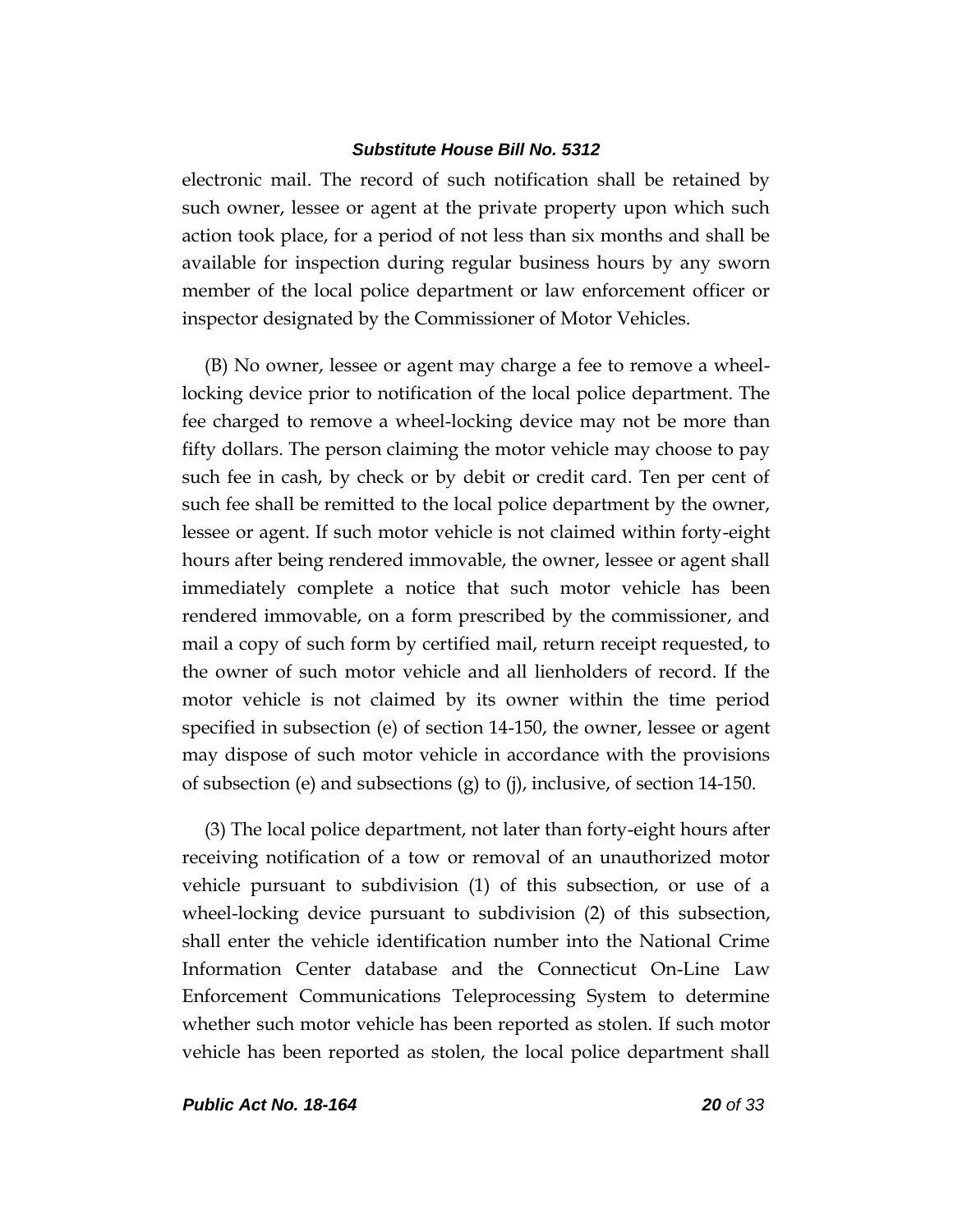immediately notify the department that reported the vehicle as stolen.

(c) The commissioner may adopt regulations, in accordance with the provisions of chapter 54, (1) specifying the circumstances under which title to any motor vehicle towed or stored, or both, or rendered immovable under this section may be transferred to any person, firm or corporation towing, storing or rendering immovable such vehicle, and (2) establishing the procedure whereby such person, firm or corporation may obtain title to such motor vehicle.

(d) No owner or lessee of private property, or his or her agent, shall issue a parking citation by written warning, posted signage or other means to impose a monetary sanction on an owner of a motor vehicle parked on such property.

**[**(d)**]** (e) Any person who violates any provision of this section shall, for a first offense, be deemed to have committed an infraction and be fined fifty dollars, and, for each subsequent offense, shall be fined not less than fifty dollars and not more than one hundred dollars or imprisoned not more than thirty days or be both fined and imprisoned.

Sec. 16. Section 52-557u of the 2018 supplement to the general statutes is repealed and the following is substituted in lieu thereof (*Effective October 1, 2018*):

(a) Notwithstanding any provision of the general statutes, a person who enters the passenger motor vehicle of another, including entry by force, to remove a child <u>or animal</u> from the passenger motor vehicle shall have an affirmative defense against any civil damages or criminal penalties resulting from the acts or omissions by such person in removing the child <u>or animal</u> from the passenger motor vehicle, if such person:

(1) Has a reasonable belief, at the time such person enters the passenger motor vehicle, that such entry is necessary to remove the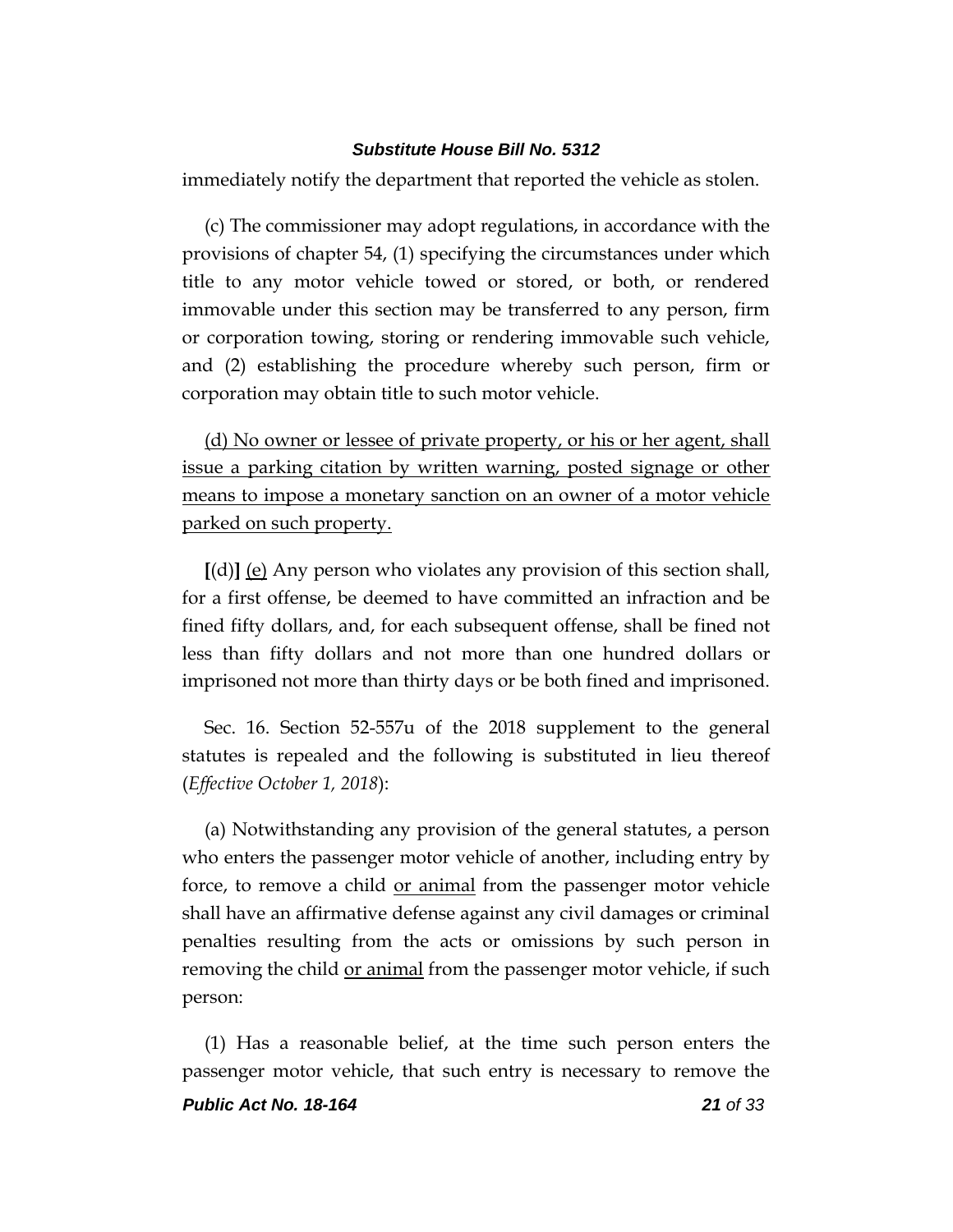child or animal from imminent danger of serious bodily injury;

(2) Uses no more force than reasonably necessary under the circumstances to enter the passenger motor vehicle to remove the child or animal from imminent danger of serious bodily injury based upon the circumstances known by such person at the time;

(3) Reports the entry and the circumstances surrounding such entry to a law enforcement agency or other public safety agency within a reasonable period of time after entering the passenger motor vehicle; and

(4) Takes reasonable steps to ensure the safety, health and wellbeing of the child or animal after removing the child or animal from the passenger motor vehicle.

(b) The affirmative defense provided in subsection (a) of this section shall not apply to acts or omissions constituting gross, wilful or wanton negligence.

(c) Nothing in this section shall affect a person's civil liability if the person attempts to render aid to the child or animal in addition to the aid that is authorized under this section.

(d) The provisions of this section are not exclusive, and the affirmative defense shall be in addition to any other defenses or immunities provided by state or federal law or which are available under common law.

(e) As used in this section, "passenger motor vehicle" has the same meaning as provided in section 14-1 and "public safety agency" has the same meaning as provided in section 28-25.

Sec. 17. Section 14-180 of the general statutes is repealed and the following is substituted in lieu thereof (*Effective July 1, 2018*):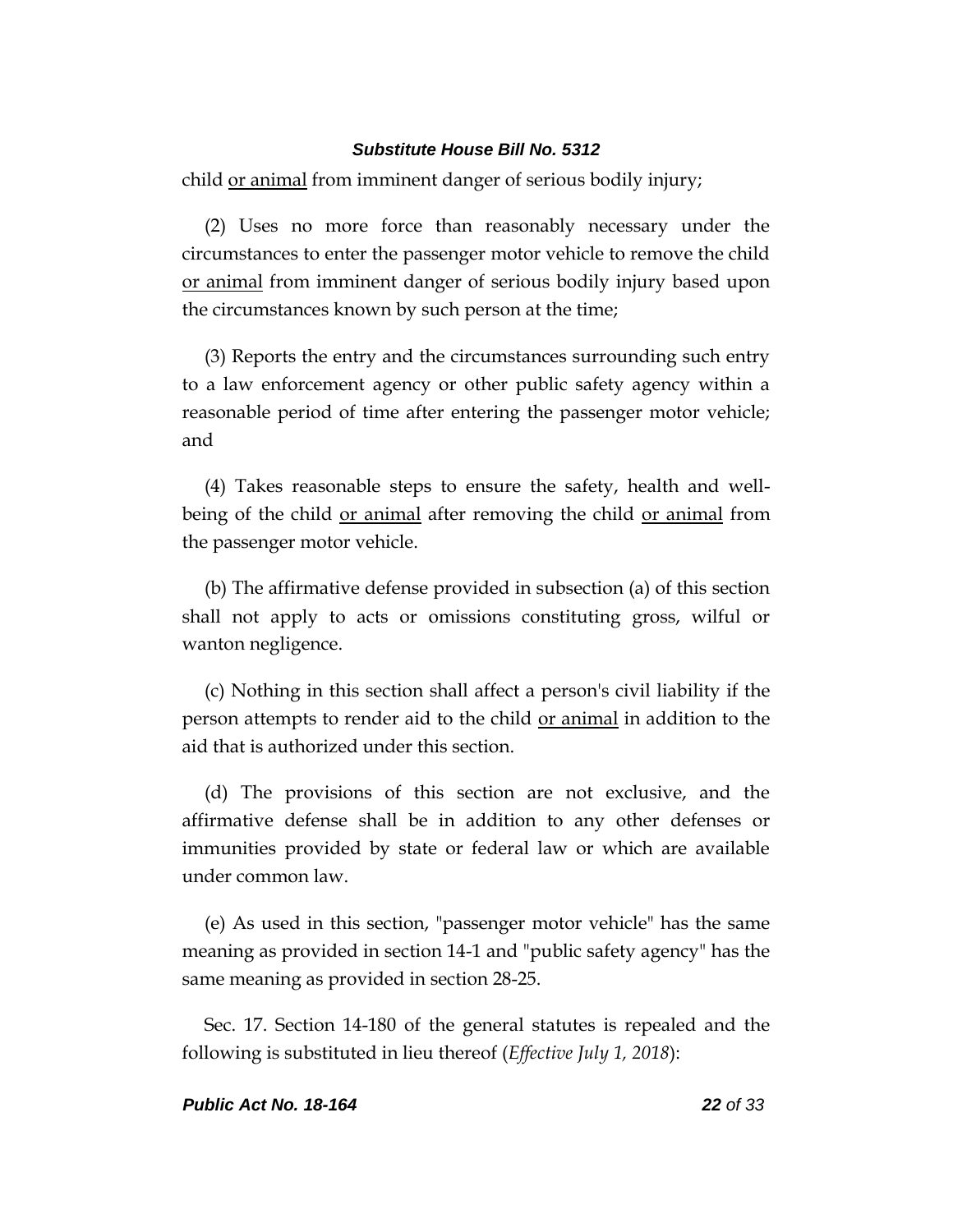**[**If a**]** A dealer who buys a motor vehicle and holds **[**it**]** such vehicle for resale **[**and procures**]** shall complete, as the buyer, (1) the certificate of title from the owner or the lienholder, or **[**submits**]** (2) a statement on a form prescribed by the commissioner that the title of such vehicle is lost or destroyed in accordance with subsection (a) of section 14-171. **[**, the dealer need not send the certificate to the commissioner but, upon**]** Upon transferring **[**the**]** such vehicle to another person other than by the creation of a security interest, such dealer shall promptly execute the assignment and warranty of title by a dealer, showing the names and addresses of the transferee and of any lienholder holding a security interest created or reserved at the time of the resale and the date of such lienholder's security agreement, in the spaces provided **[**therefor**]** on **[**the**]** such certificate or **[**as**]** on an ownership transfer document approved by the commissioner, **[**prescribes,**]** and mail or deliver **[**the**]** such certificate, or such statement and ownership transfer document, to the commissioner with the transferee's application for a new certificate. This section shall not apply to any motor vehicle that is not required to have a certificate of title and for which the commissioner has not issued a certificate of title.

Sec. 18. Subsection (c) of section 14-279 of the general statutes is repealed and the following is substituted in lieu thereof (*Effective July 1, 2018*):

(c) Upon receipt of a written report from any school bus operator **[**or an evidence file from a live digital video school bus violation detection monitoring system, as defined in section 14-279a,**]** specifying the license plate number, color and type of any vehicle observed by such operator **[**or recorded by a camera affixed to such school bus**]** violating any provision of subsection (a) of this section and the date, approximate time and location of such violation, a police officer shall issue a written warning or a summons to the owner of any such vehicle. **[**A photographic or digital still or video image that clearly

*Public Act No. 18-164 23 of 33*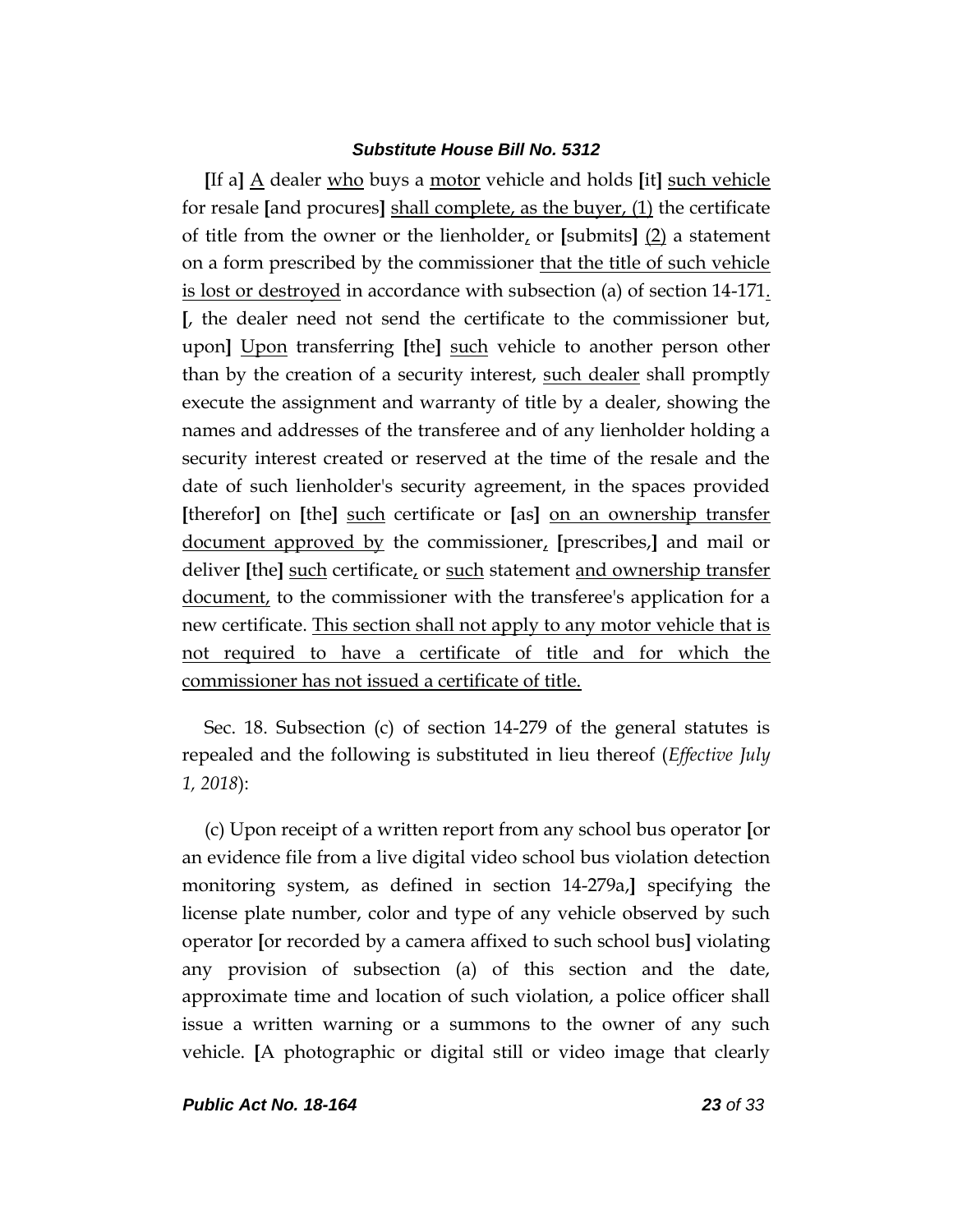shows the license plate number of a vehicle violating any provision of subsection (a) of this section shall be sufficient proof of the identity of such vehicle for purposes of subsection (b) of section 14-107.**]**

Sec. 19. Subsection (a) of section 14-279a of the general statutes is repealed and the following is substituted in lieu thereof (*Effective July 1, 2018*):

(a) As used in **[**subsection (c) of section 14-279,**]** this section and section 14-279b, as amended by this act, "live digital video school bus violation detection monitoring system" or "monitoring system" means a system with one or more camera sensors and computers that produce live digital and recorded video images of motor vehicles being operated in violation of section 14-279, as amended by this act. **[**Such**]** A monitoring system shall produce a live visual image that is viewable remotely and a recorded image of the license plate number of a motor vehicle violating **[**said**]** section 14-279, as amended by this act. Such recorded image shall indicate the date, time and location of the violation.

Sec. 20. Subsections (a) and (b) of section 14-279b of the general statutes are repealed and the following is substituted in lieu thereof (*Effective July 1, 2018*):

(a) Whenever a violation of section  $14-279$ , as amended by this act, is detected and recorded by a live digital video school bus violation detection monitoring system, a state or municipal police officer shall review the evidence file which shall include two or more digital photographs, recorded video or other recorded images and a signed affidavit of a person who witnessed such violation live. If, after such review, such officer determines that there are reasonable grounds to believe that a violation of **[**said**]** section 14-279, as amended by this act has occurred, such officer shall authorize the issuance of a summons for such alleged violation. If such officer authorizes the issuance of a

*Public Act No. 18-164 24 of 33*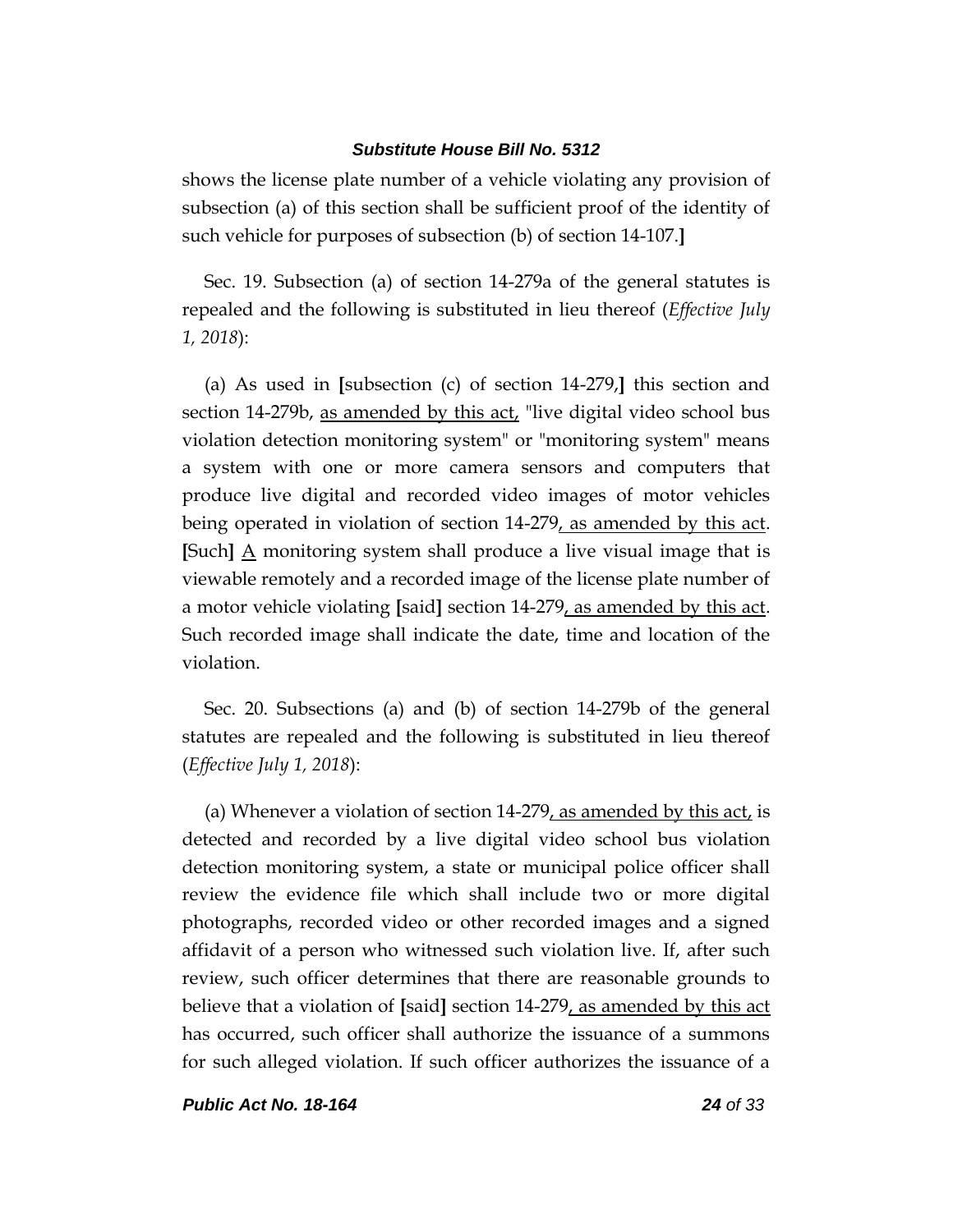summons for such alleged violation, the law enforcement agency shall, not later than ten days after the alleged violation, mail a summons to the registered owner of the motor vehicle together with a copy of two or more digital photographs, recorded video or other recorded images and a signed affidavit of a person who witnessed such violation live.

(b) As provided in subsection (b) of section 14-107, proof of the registration number of the motor vehicle therein concerned shall be prima facie evidence that the owner was the operator thereof, except that, in the case of a leased or rented motor vehicle, such proof shall be prima facie evidence that the lessee was the operator thereof.  $\underline{A}$ photographic or digital still or video image that clearly shows the license plate number of a vehicle violating section 14-279, as amended by this act, shall be sufficient proof of the identify of such vehicle for purposes of subsection (b) of section 14-107.

Sec. 21. Subsection (a) of section 14-22 of the general statutes is repealed and the following is substituted in lieu thereof (*Effective July 1, 2018*):

(a) A motor vehicle registration issued pursuant to this chapter shall expire in accordance with schedules established by the commissioner. If the expiration date of the registration of the motor vehicle, except the registration of a motor vehicle used to transport passengers for hire, falls on any day when offices of the commissioner are closed for business, the registration shall be deemed valid for the operation of the motor vehicle until midnight of the next day on which offices of the commissioner are open for business. The commissioner shall prescribe the date and manner of renewing registrations. Not less than **[**fortyfive**]** thirty days prior to the expiration of any valid registration, the department shall send or transmit, in such manner as the commissioner determines, an application for renewal to the registrant. In the case of a motor vehicle registered to a leasing company licensed pursuant to section 14-15, as amended by this act, the department may

*Public Act No. 18-164 25 of 33*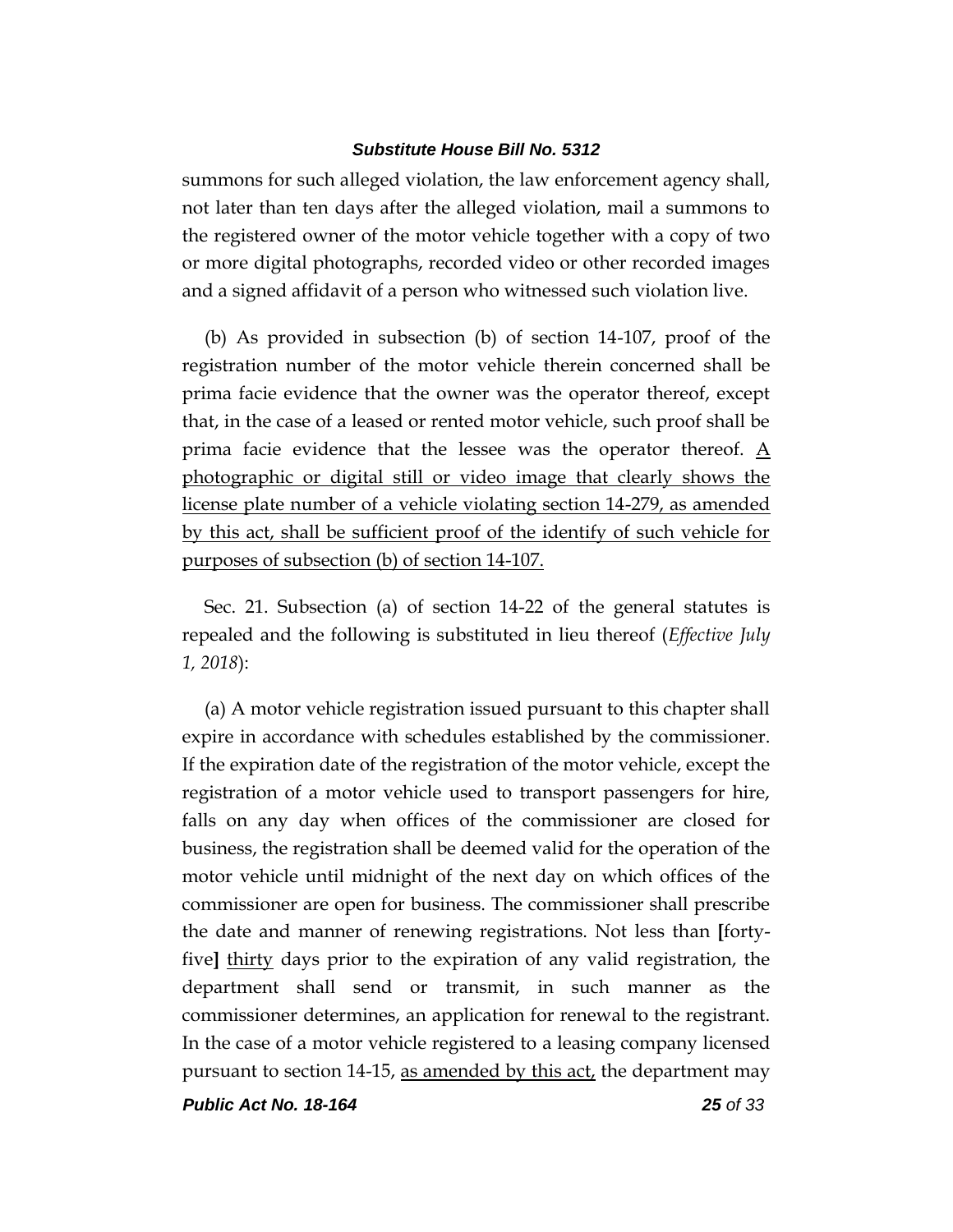send or transmit, in such manner as the commissioner determines, an application for renewal of a leased vehicle to the lessee of such vehicle. The commissioner shall not be required to send or transmit a registrant's or lessee's application by mail if the United States Postal Service has determined that mail is undeliverable to such person at the address for such person that is in the records of the department. Except for the processing of such application at an official emissions inspection station as provided in subsection (b) of this section or by telephone as provided in subsection (c) of this section, the commissioner may require that the application be returned electronically or by mail in order to be processed and approved, with only such exceptions, on a hardship basis, as shall be established by the commissioner in regulations adopted pursuant to chapter 54.

Sec. 22. Subsection (a) of section 14-111g of the general statutes is repealed and the following is substituted in lieu thereof (*Effective July 1, 2018*):

(a) For the purposes of this subsection, "moving violation" means any violation of subsection (c) of section 14-36 or section 14-36g, 14- 212d, 14-218a, 14-219, 14-222, 14-223, 14-230 to 14-249, inclusive, 14- 279, as amended by this act, 14-283, 14-289b, 14-296aa, 14-299, 14-300, 14-301, 14-302 or 14-303, and "suspension violation" means a violation of section 14-222a, 14-224, 14-227a, 14-227m or 14-227n, or section 53a-56b, 53a-57 or 53a-60d. The Commissioner of Motor Vehicles may require any motor vehicle operator who is twenty-four years of age or less, who has been convicted of a moving violation or a suspension violation, or both, committed on two or more occasions to attend a motor vehicle operator's retraining program. The commissioner may require any motor vehicle operator over twenty-four years of age, who has been convicted of a moving violation or a suspension violation or a combination of said violations, committed on three or more occasions to attend a motor vehicle operator's retraining program. The

*Public Act No. 18-164 26 of 33*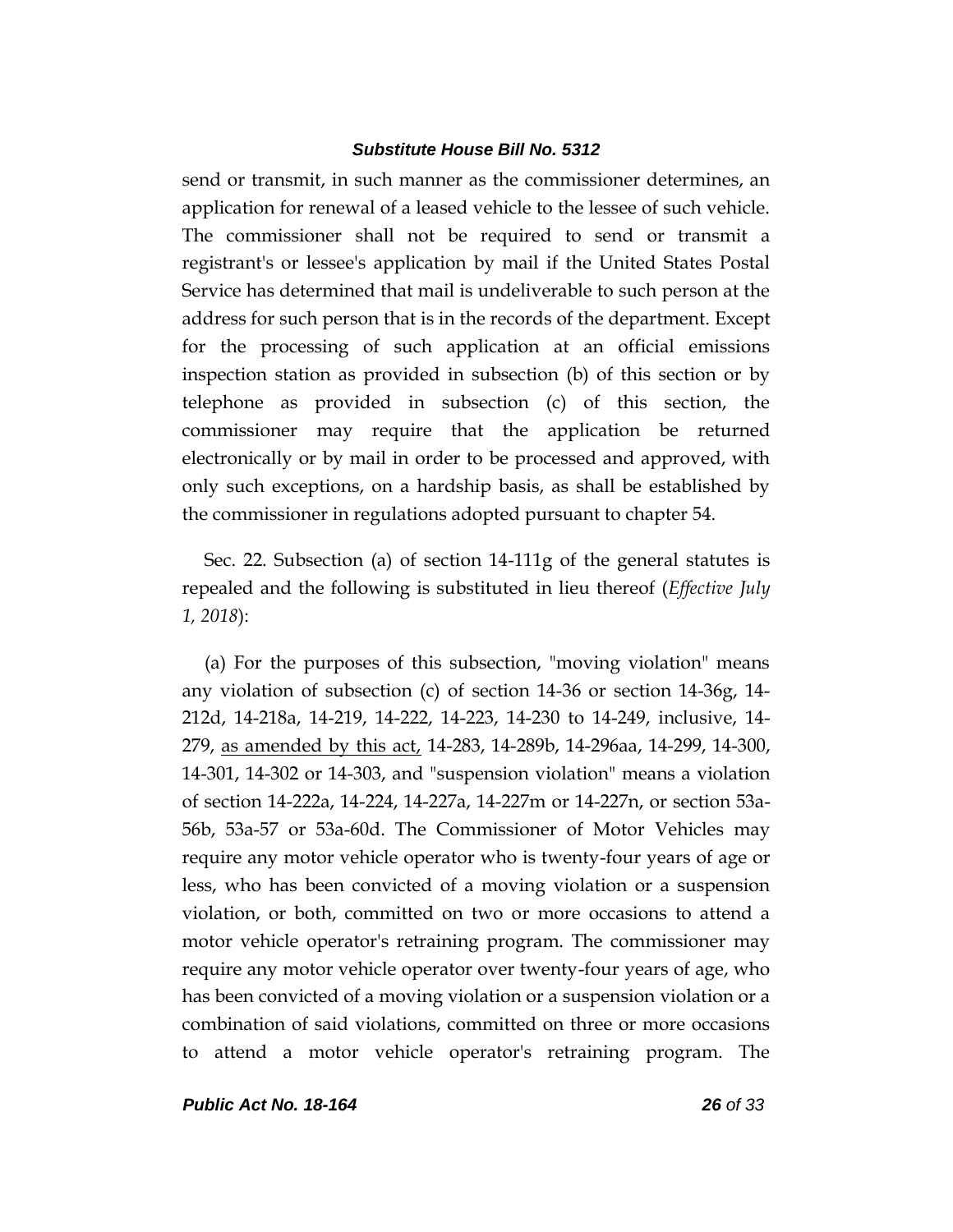commissioner shall require any motor vehicle operator convicted of traveling more than seventy-five miles per hour or any person operating a commercial motor vehicle convicted of traveling more than sixty-five miles per hour in a highway work zone, as defined in section 14-212d, to attend a motor vehicle operator's retraining program. The commissioner shall notify such operator, in writing, of such requirement. A fee of not more than **[**sixty**]** eighty-five dollars shall be charged for the retraining program. The commissioner, after notice and opportunity for hearing, may suspend the motor vehicle operator's license of any such operator who fails to attend or successfully complete the program until the operator successfully completes the program. The hearing shall be limited to any claim of impossibility of the operator to attend the retraining program, or to a determination of mistake or misidentification.

Sec. 23. Subsection (b) of section 14-41 of the 2018 supplement to the general statutes is repealed and the following is substituted in lieu thereof (*Effective July 1, 2018*):

(b) An original operator's license shall expire within a period not exceeding six years following the date of the operator's next birthday. The fee for such license shall be seventy-two dollars. The commissioner may authorize a contractor, including, but not limited to, an automobile club or association **[**,**]** licensed in accordance with the provisions of section 14-67 on or before July 1, 2007, or any municipality, to issue duplicate licenses and identity cards pursuant to section 14-50a, renew licenses, renew identity cards issued pursuant to section 1-1h and conduct registration transactions at the office or facilities of such contractors or municipalities. The commissioner may authorize such contractors and municipalities to charge a convenience fee, which shall not exceed **[**five**]** eight dollars, to each applicant for a license or identity card renewal or duplication, or for a registration transaction.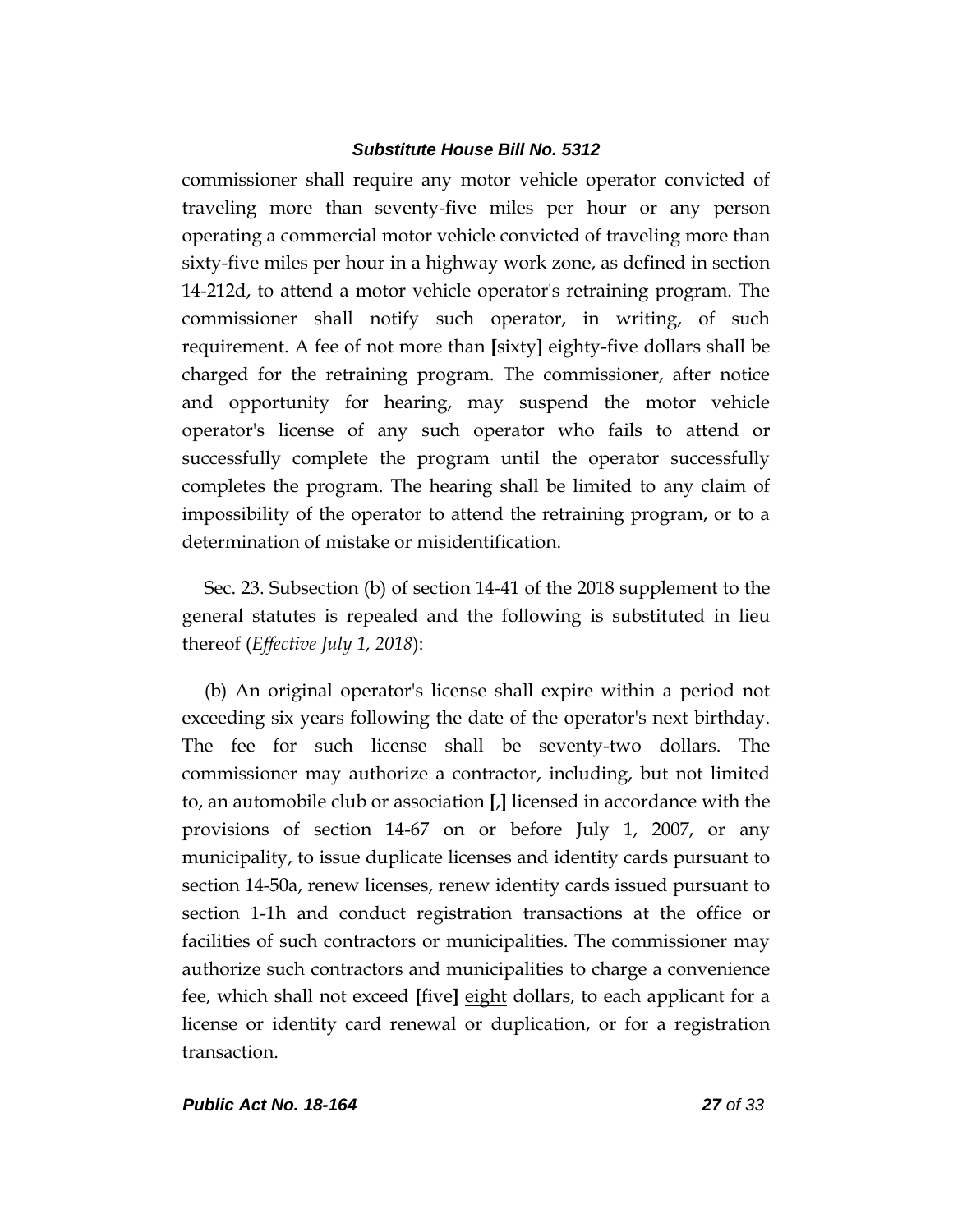Sec. 24. Subsection (d) of section 51-56a of the 2018 supplement to the general statutes is repealed and the following is substituted in lieu thereof (*Effective October 1, 2018*):

(d) Each person who pays in any sum as a fine or forfeiture for any violation of sections 14-218a, 14-219, 14-222, 14-223, 14-227a, 14-227m, 14-227n, sections 14-230 to 14-240, inclusive, as amended by this act, sections 14-241 to 14-249, inclusive, section 14-279, as amended by this act, for the first offense, sections 14-289b, 14-299, 14-300, 14-300d, 14- 301 to 14-303, inclusive, or any regulation adopted under said sections or ordinance enacted in accordance with said sections shall pay an additional fee of **[**fifteen**]** twenty dollars. The state shall remit to the municipalities in which the violations occurred the amounts paid under this subsection. Each clerk of the Superior Court or the Chief Court Administrator, or any other official of the Superior Court designated by the Chief Court Administrator, on or before the thirtieth day of January, April, July and October in each year, shall certify to the Comptroller the amount due for the previous quarter under this subsection to each municipality served by the office of the clerk or official.

Sec. 25. Subsections (t) to (aa), inclusive, of section 14-49 of the general statutes are repealed and the following is substituted in lieu thereof (*Effective July 1, 2018*):

(t) For the registration of each camper, the commissioner shall charge a biennial fee of **[**sixty-two dollars. On and after July 1, 2011, the fee shall be**]** seventy-five dollars. The commissioner shall refund one-half of the registration fee for any camper registration **[**when the number plate or plates and registration certificate are returned**]** if a person cancels such registration with one year or more remaining until the expiration of such registration and requests such refund prior to the expiration of such registration.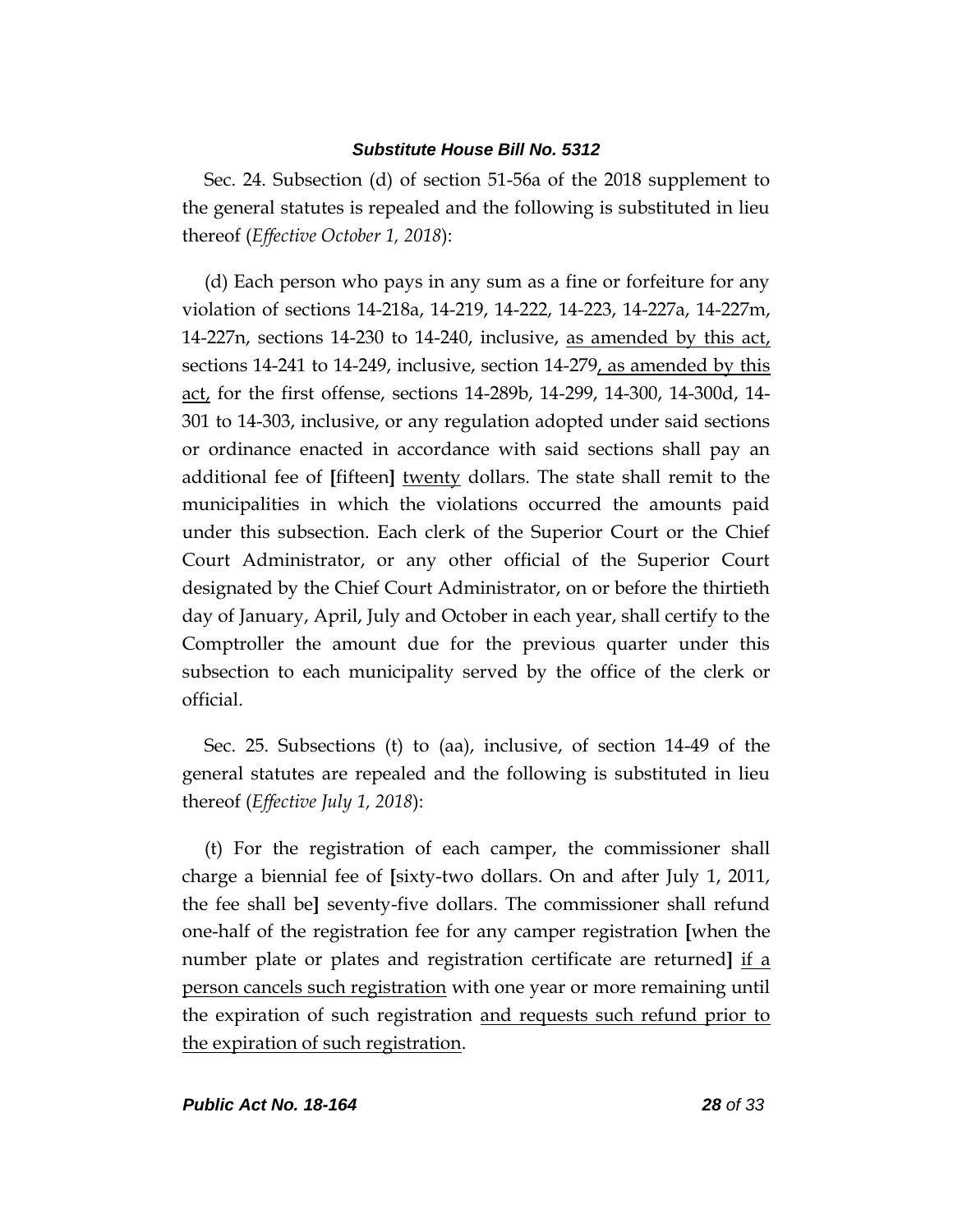(u) Repealed by P.A. 85-81.

(v) There shall be charged for each motor vehicle adult or youth instruction permit or renewal thereof a fee of nineteen dollars. There shall be charged for each motorcycle instruction permit or renewal thereof a fee of sixteen dollars.

(w) In addition to the fee established for the issuance of motor vehicle number plates and except as provided in subsection (a) of section 14-21b and subsection (c) of section 14-253a, there shall be an additional safety fee of five dollars charged at the time of issuance of any reflectorized safety number plate or set of plates. All moneys derived from said safety fee shall be deposited in the Special Transportation Fund.

(x) For the registration of each high-mileage vehicle, the commissioner shall charge a fee of **[**thirty-nine dollars for each year or part thereof. On and after July 1, 2011, the fee shall be**]** forty-seven dollars.

(y) For each special use registration for a period of thirty days or less, the fee shall be twenty-one dollars.

(z) The commissioner shall assess a ten-dollar late fee for renewal of a motor vehicle registration in the event a registrant fails to renew his or her registration within five days after the expiration of such registration, except that no such fee shall be assessed for the late renewal of the registration, pursuant to subdivision (1) of subsection (m) of this section, of (1) a trailer used exclusively for camping or any other recreational purpose, or (2) a motor vehicle designed or permanently altered in such a way as to provide living quarters for travel or camping. Notwithstanding the provisions of this subsection, if a registrant who is required to register a motor vehicle under section 14-34a fails to renew such registration not later than five days after the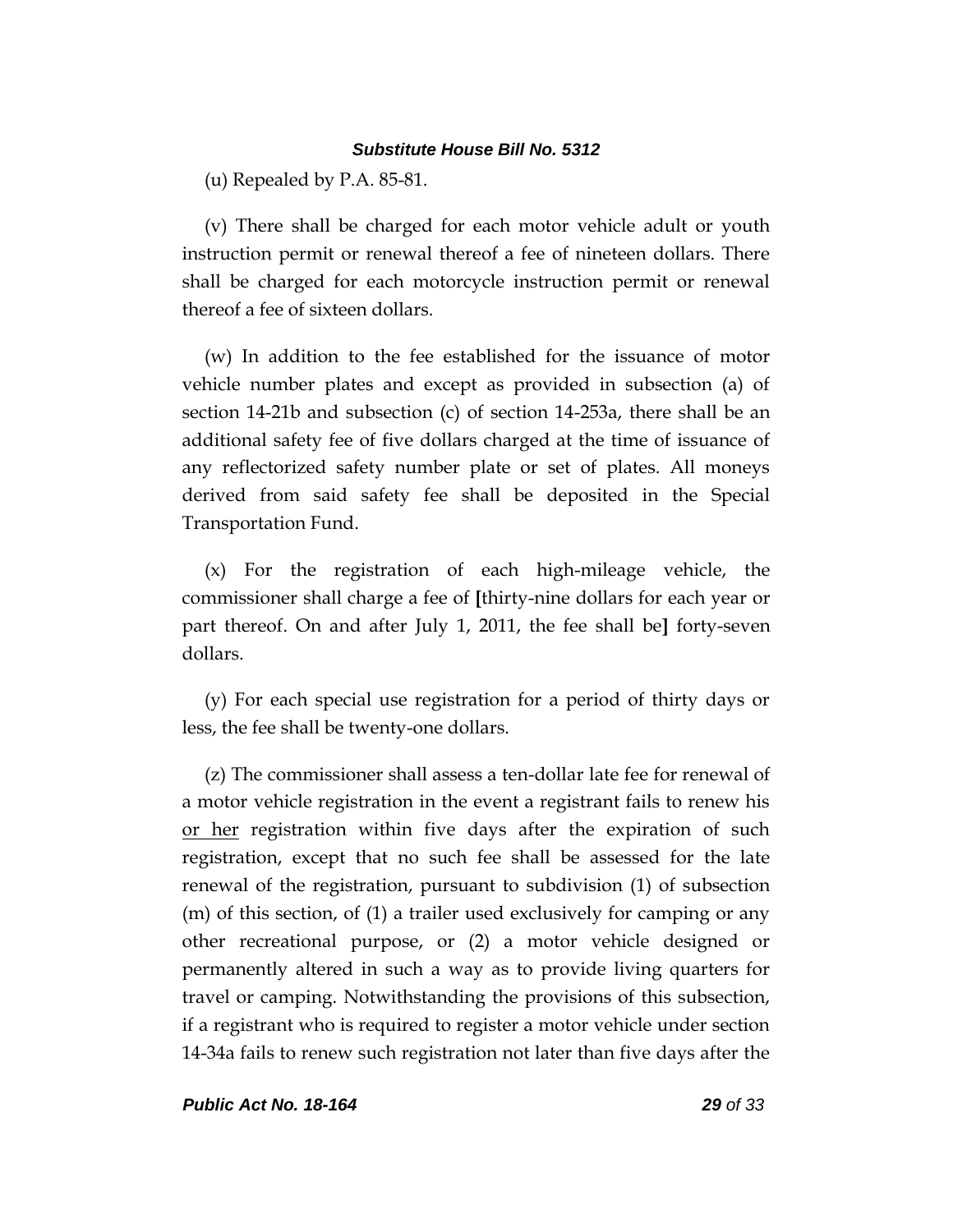expiration date of such registration, the commissioner shall assess a late fee of one hundred fifty dollars.

(aa) The commissioner shall refund one-half of the registration fee for any motor vehicle **[**when the number plate or plates and registration certificate are returned on or after July 1, 2004,**]** if a person cancels such registration with one year or more remaining until the expiration of such registration and requests such refund prior to the expiration of such registration.

Sec. 26. Subsection (e) of section 14-44 of the 2018 supplement to the general statutes is repealed and the following is substituted in lieu thereof (*Effective July 1, 2018*):

(e) (1) Prior to issuing an operator's license bearing a public passenger endorsement pursuant to **[**subdivision (3) of**]** subsection (a) of this section, the Commissioner of Motor Vehicles shall require each applicant to submit to state and national criminal history records checks, conducted in accordance with section 29-17a. The Commissioner of Emergency Services and Public Protection shall complete such state and national criminal history records checks required pursuant to this section within sixty days of receiving such a request for a check of such records. If notice of a state or national criminal history record is received, the Commissioner of Motor Vehicles may, subject to the provisions of section 46a-80, refuse to issue an operator's license bearing such public passenger endorsement and, in such case, shall immediately notify the applicant, in writing, of such refusal. Each applicant for a public passenger endorsement to operate a school bus or student transportation vehicle shall submit to a check of the state child abuse and neglect registry established pursuant to section 17a-101k. If notification that the applicant is listed as a perpetrator of abuse on the state child abuse and neglect registry is received, the Commissioner of Motor Vehicles may refuse to issue an operator's license bearing such public passenger endorsement and, in

*Public Act No. 18-164 30 of 33*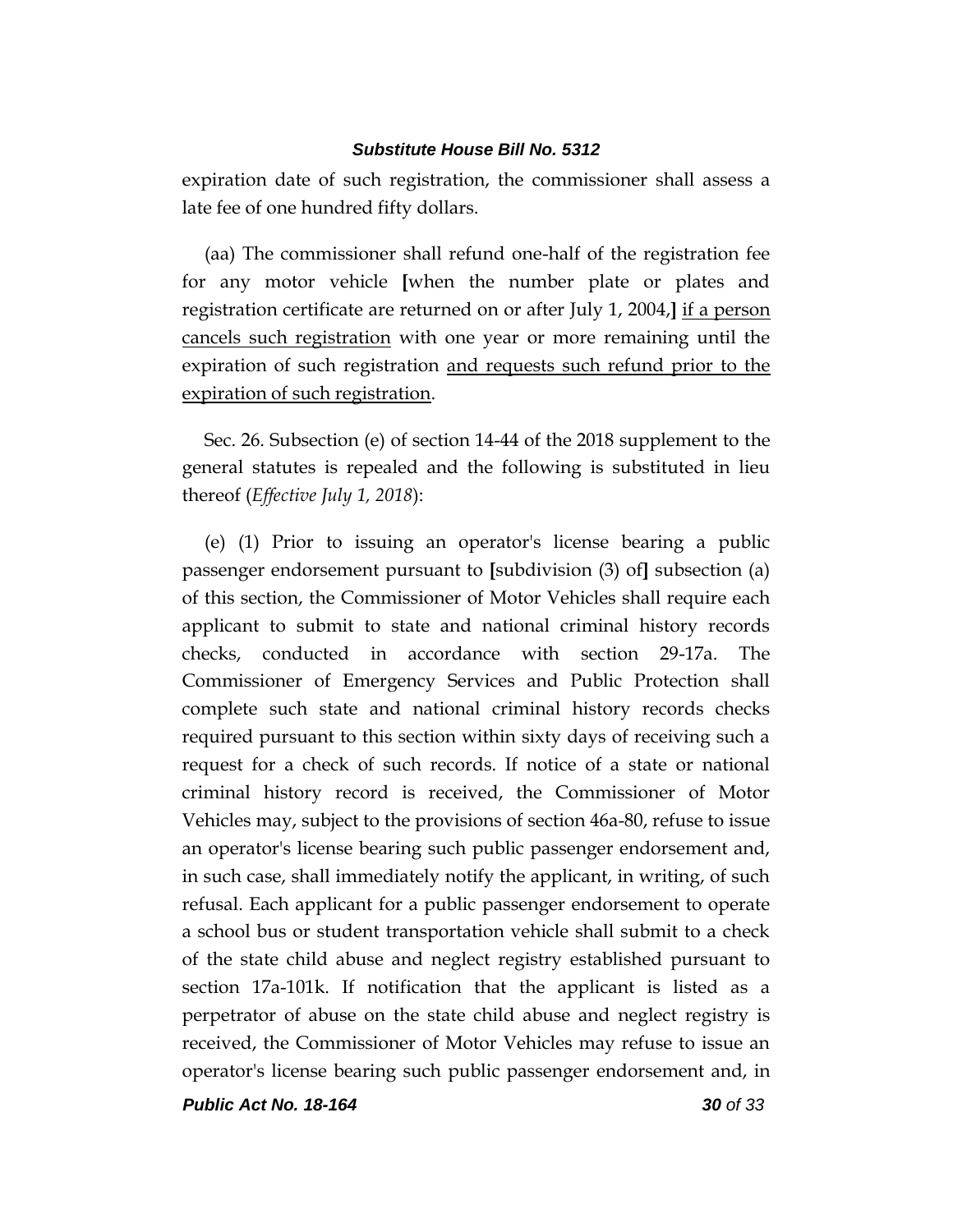such case, shall immediately notify the applicant, in writing, of such refusal. The Commissioner of Motor Vehicles shall not issue a temporary operator's license bearing a public passenger endorsement for operation of a school bus or student transportation vehicle.

(2) The fingerprints of an applicant for a public passenger endorsement to operate a school bus may be captured electronically or by other means in accordance with section 29-17a.

**[**(2)**]** (3) For the purposes of this subdivision, "certificate or permit holder" means any person, association, limited liability company or corporation that holds a certificate of public convenience and necessity to operate a taxicab, as described in section 13b-97 or holds a permit to operate a motor vehicle in livery service, as described in section 13b-103. Any certificate or permit holder who seeks to employ a person who has applied for a public passenger endorsement to operate a taxicab or motor vehicle in livery service under subdivision **[**(1)**]** (3) of **[**this**]** subsection (a) of this section may permit such person to operate a taxicab or motor vehicle in livery service prior to the approval by the Commissioner of Motor Vehicles of the application for such endorsement, but in no event for a period longer than ninety days after the date of application for such endorsement, provided such certificate or permit holder determines such person meets the requirements to operate a taxicab or motor vehicle in livery service set forth in regulations adopted by the commissioner pursuant to subsection (f) of this section. In making such determination, such certificate or permit holder shall (A) conduct, or have a consumer reporting agency regulated under the federal Fair Credit Reporting Act conduct, a local, state and national criminal history records check, including a search of state and national sexual offender registry databases, and (B) review such person's driving history record maintained by the commissioner and dated not more than seven days prior to the date of such review. A person who is approved by a certificate or permit holder under this

*Public Act No. 18-164 31 of 33*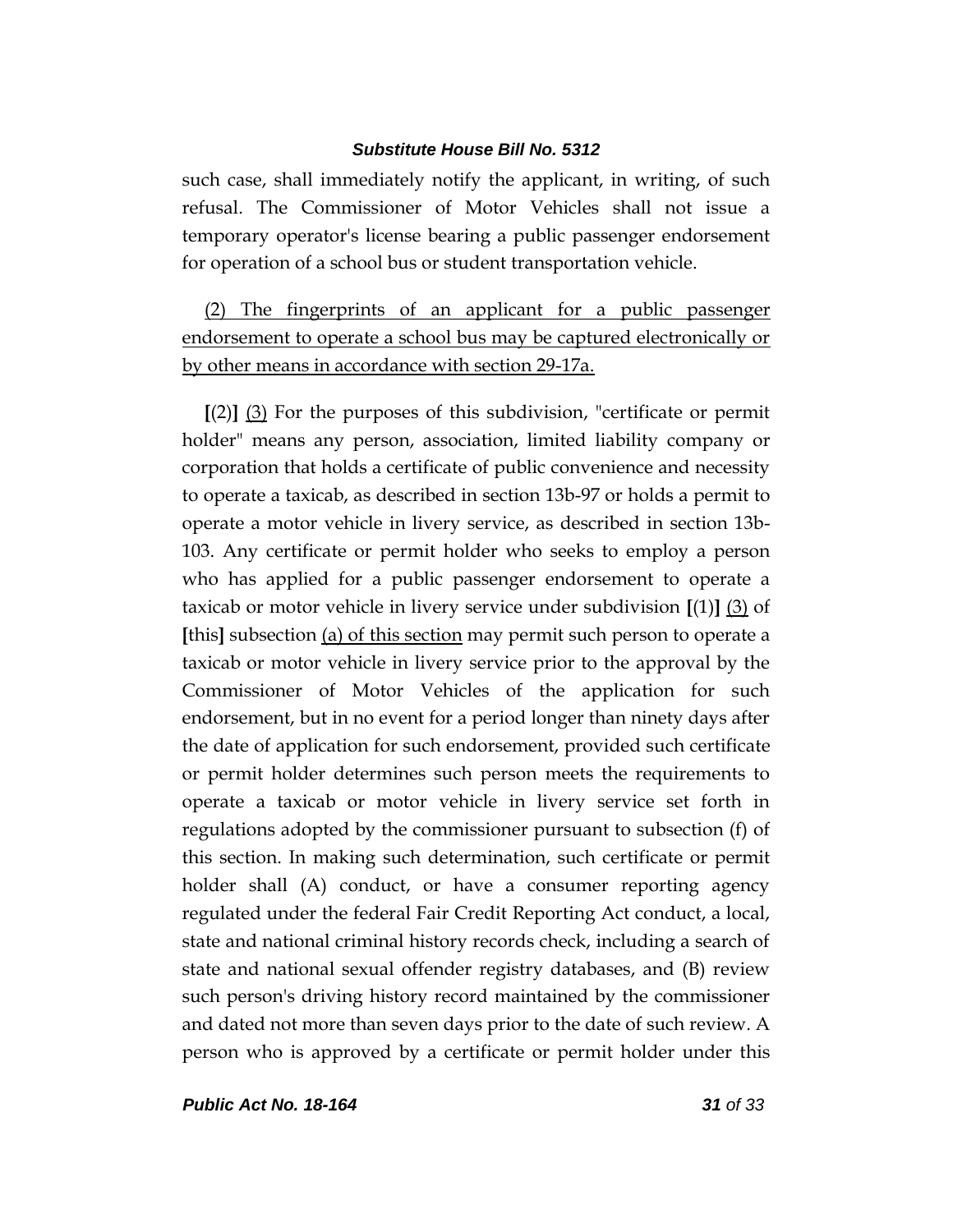subdivision shall carry and present, upon request, a copy of such person's application to the commissioner and criminal history records check when such person is operating a taxicab or motor vehicle in livery service.

Sec. 27. Subsection (c) of section 14-147 of the general statutes is repealed and the following is substituted in lieu thereof (*Effective October 1, 2018*):

(c) No person shall use any motor vehicle registration or operator's license other than the one issued to him by the commissioner, except as provided in section 14-18, as amended by this act; and no person shall use a motor vehicle registration on any motor vehicle other than that for which such registration has been issued. Any person who violates any provision of this subsection shall be fined not more than **[**one**]** five hundred dollars or imprisoned not more than thirty days or both.

Sec. 28. (*Effective from passage*) The Departments of Transportation and Motor Vehicle and the Division of State Police within the Department of Emergency Services and Public Protection shall, within available appropriations, jointly (1) study the requirements of other states located in the northeast region of the United States regarding the transportation of a vehicle, combination of vehicle and trailer or commercial vehicle combination, including each such vehicle's load, which is greater than sixteen feet in length or commonly known as a "superload", (2) review any reports published by the Northeast Association of State Transportation Officials regarding the harmonization of state truck permitting requirements and other requirements applicable to the transport of such vehicles, and (3) make recommendations for revisions to state law to ensure consistency with other states in the northeast region. Not later than January 1, 2019, the departments and division shall jointly submit, in accordance with section 11-4a of the general statutes, the results of the study to the joint standing committee of the General Assembly having cognizance of

*Public Act No. 18-164 32 of 33*